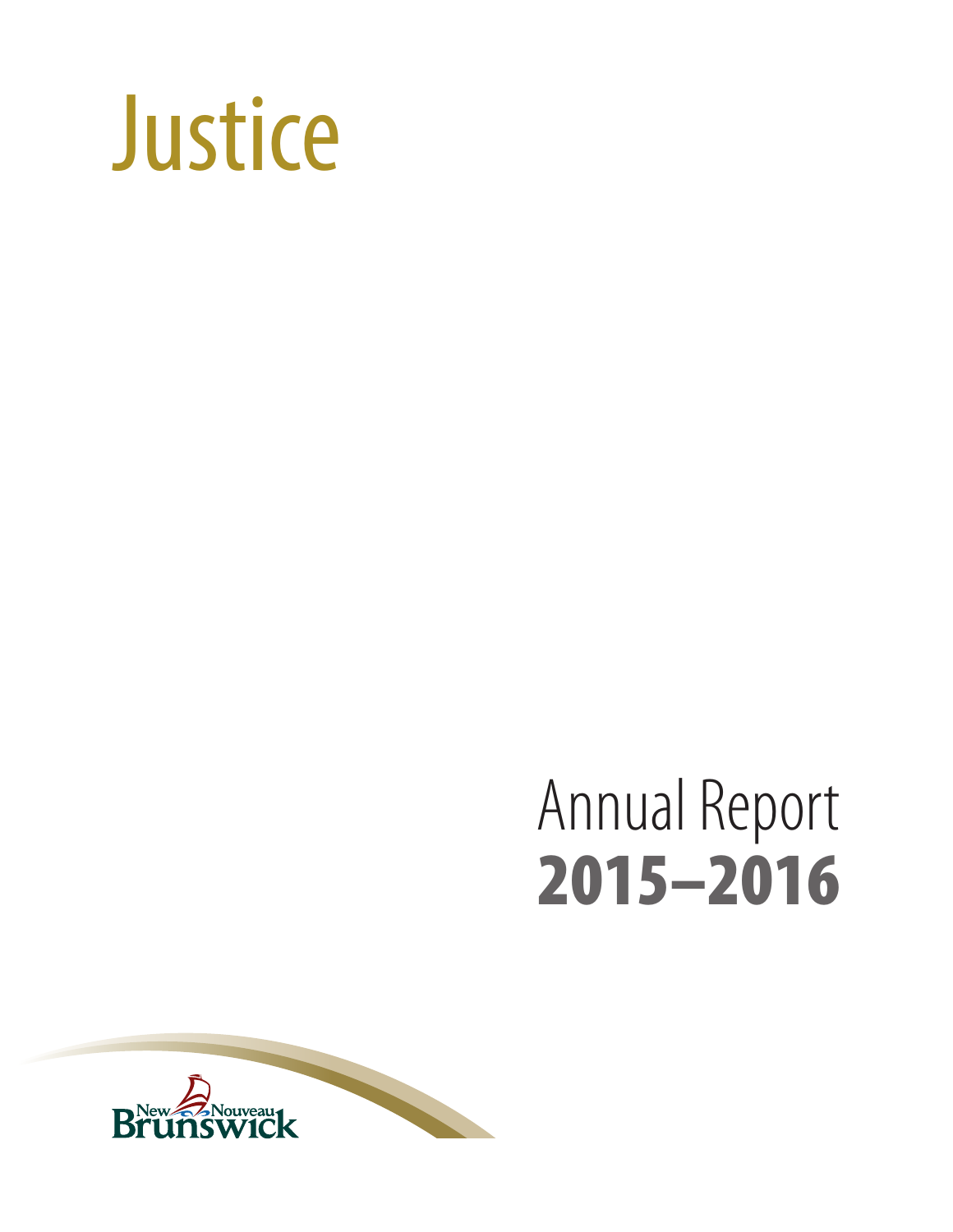**Justice Annual Report 2015-2016**

Province of New Brunswick PO 6000, Fredericton NB E3B 5H1 CANADA

#### [www.gnb.ca/justice](http://www.gnb.ca/justice)

ISBN 978-1-4605-1019-3 (bilingual print edition) ISBN 978-1-4605-1020-9 (PDF: English edition)

ISSN 2368-6472 (Bilingual print edition) ISSN 2368-6480 (PDF: English edition)

10857 | 2016.11 | Printed in New Brunswick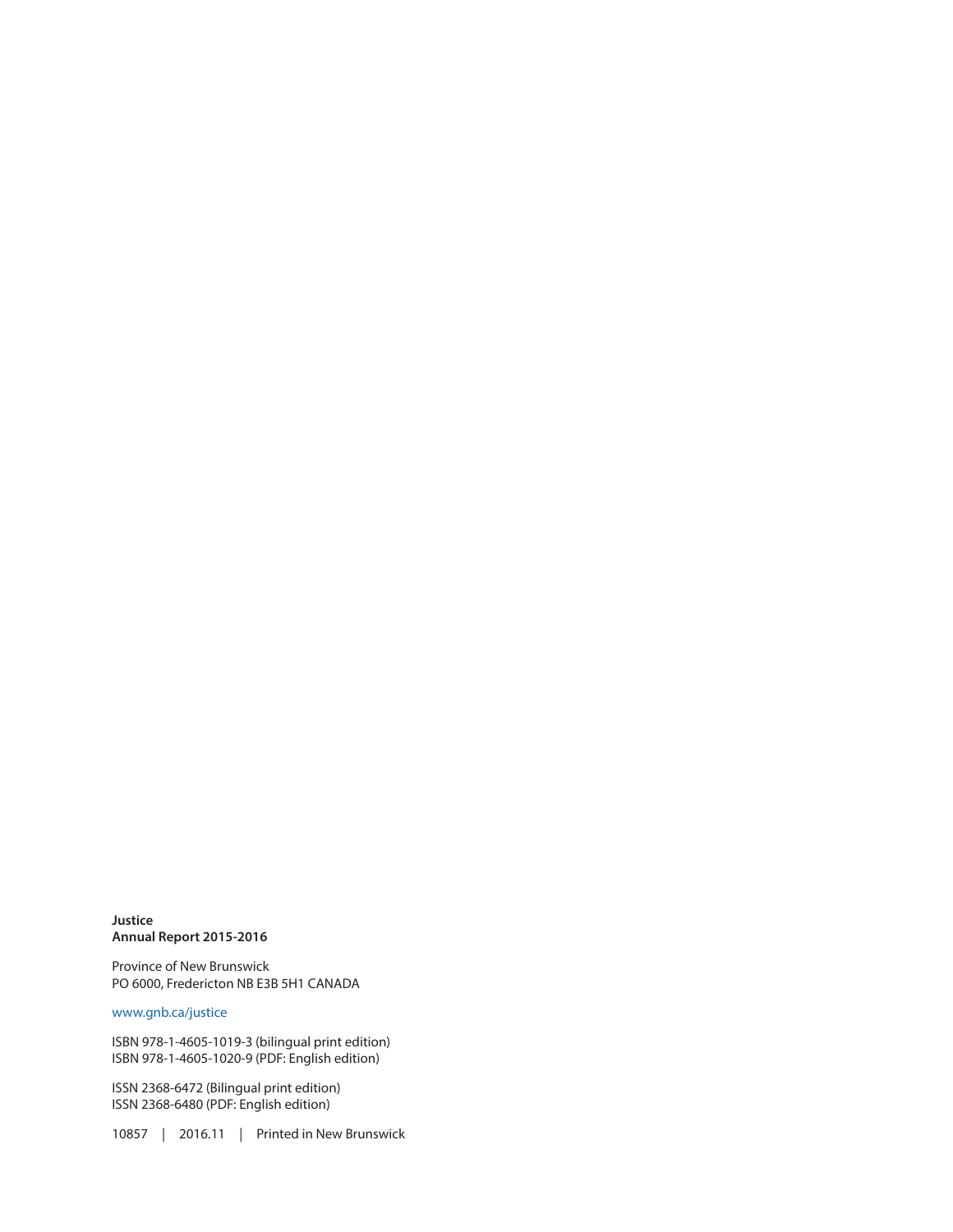#### Transmittal letters

#### **From the Minister to the Lieutenant-Governor**

The Honourable Jocelyne Roy Vienneau Lieutenant-Governor of New Brunswick

May it please your Honour:

It is my privilege to submit the Annual Report of the Department of Justice, Province of New Brunswick, for the fiscal year April 1, 2015, to March 31, 2016.

Respectfully submitted,

Denis Candry

Honourable Denis Landry Minister

#### **From the Deputy Minister to the Minister**

Honourable Denis Landry Minister of Justice

Sir:

I am pleased to be able to present the Annual Report describing operations of the Department of Justice for the fiscal year April 1, 2015, to March 31, 2016.

Respectfully submitted,

Johanne C. Bray, Q.C. Deputy Minister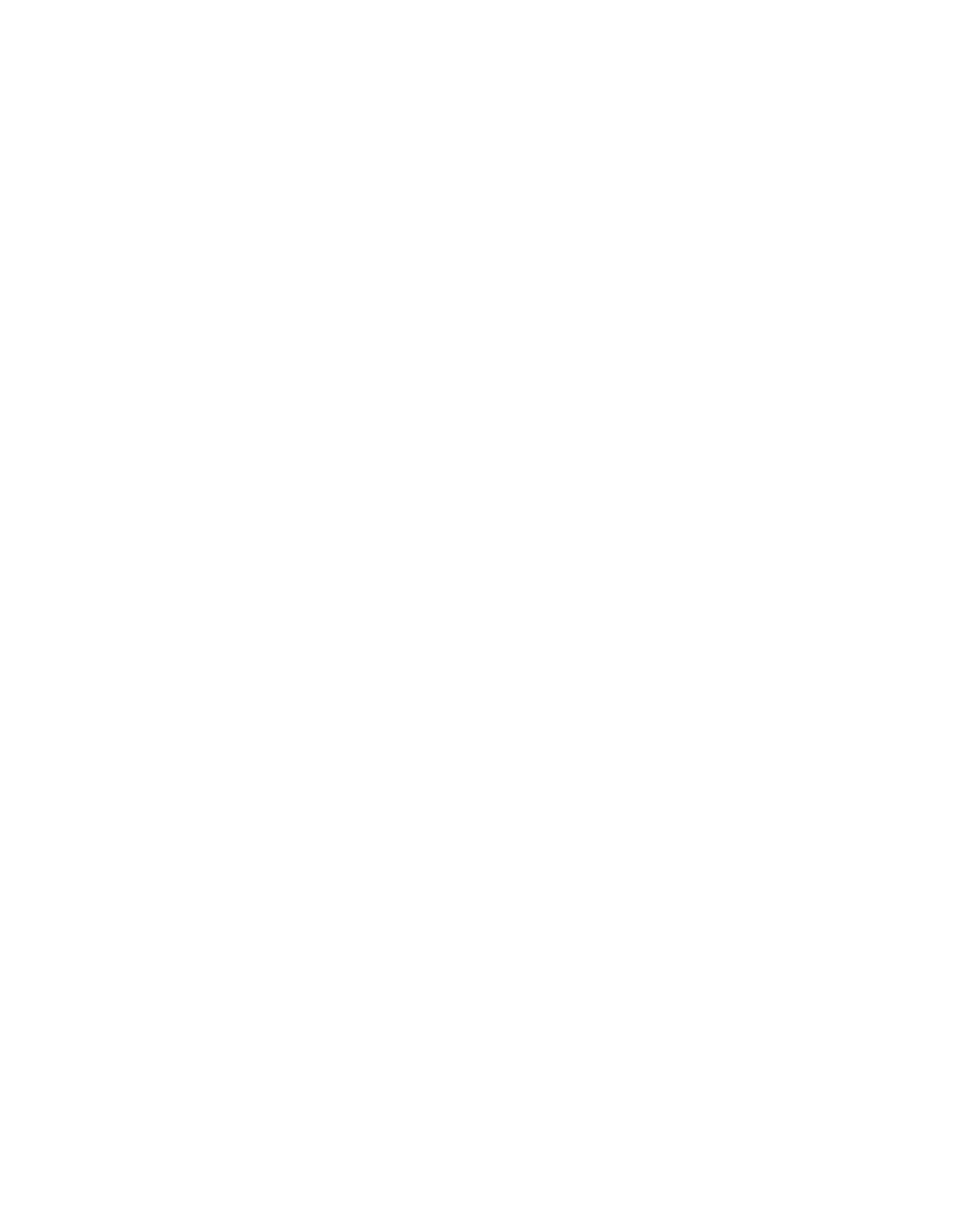## Table of contents

| Table 3: Ordinary Revenue status report by source17                  |
|----------------------------------------------------------------------|
|                                                                      |
|                                                                      |
|                                                                      |
| Summary of recommendations from the Office of the Auditor General 22 |
|                                                                      |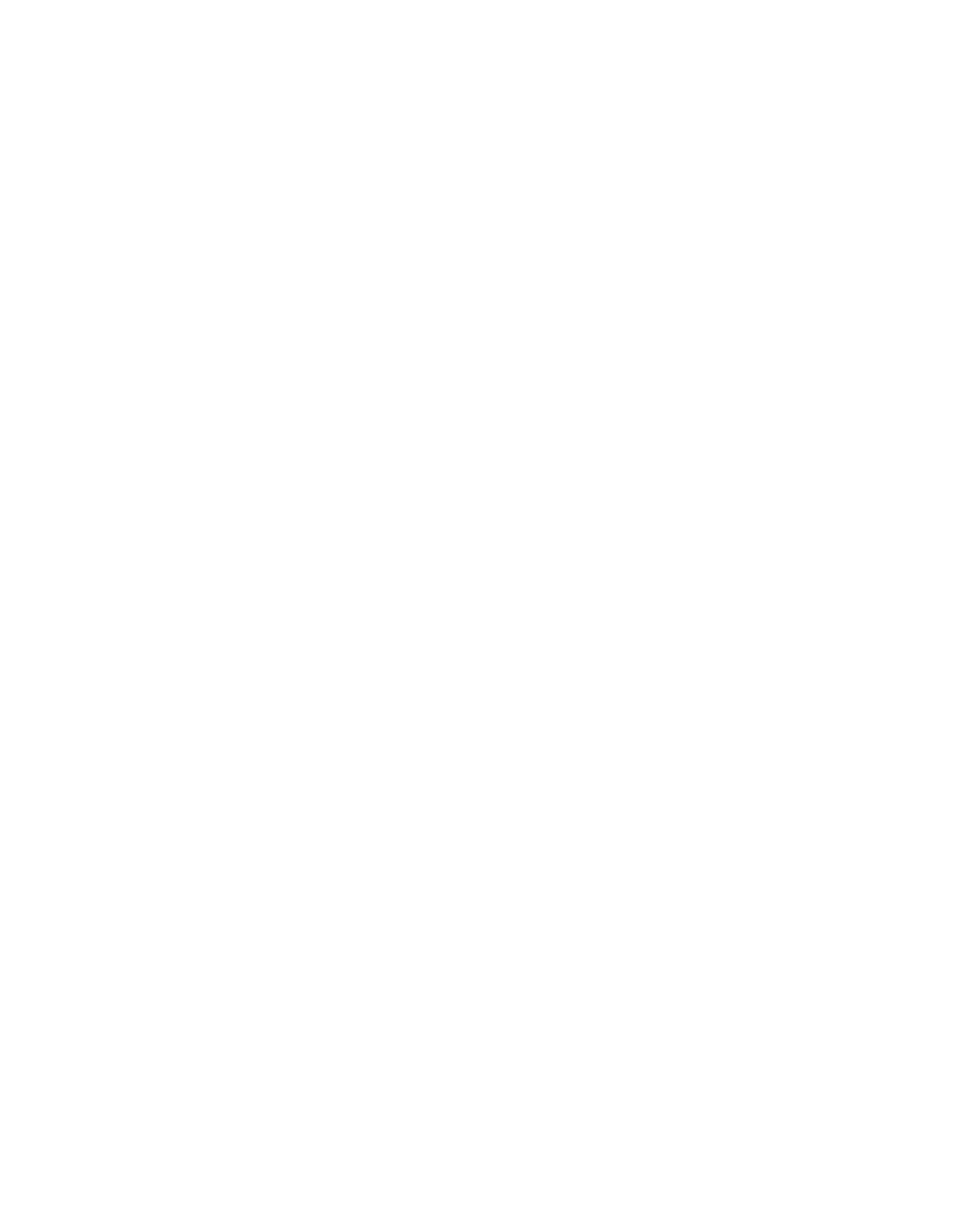### <span id="page-6-0"></span>Minister's message

The New Brunswick Department of Justice is responsible for the promotion of the impartial administration of justice and to ensure protection of the public interest.

From the administration of our court system, to ensuring New Brunswickers have the necessary tools to navigate the law, our staff works diligently day after day to provide these important services to the people of our province.

This past year has seen the completion of work under the Strategic Program Review. I commend departmental staff for the professionalism and support they demonstrated during this process.

Access to justice is fundamental in a democratic society. This is a principle that guides the work of the department. I am proud to be aligned with this team and I look forward to working with staff, stakeholders and partners on further developing our goal of access to an efficient, impartial justice system.

Denis Candry

Honourable Denis Landry Minister of Justice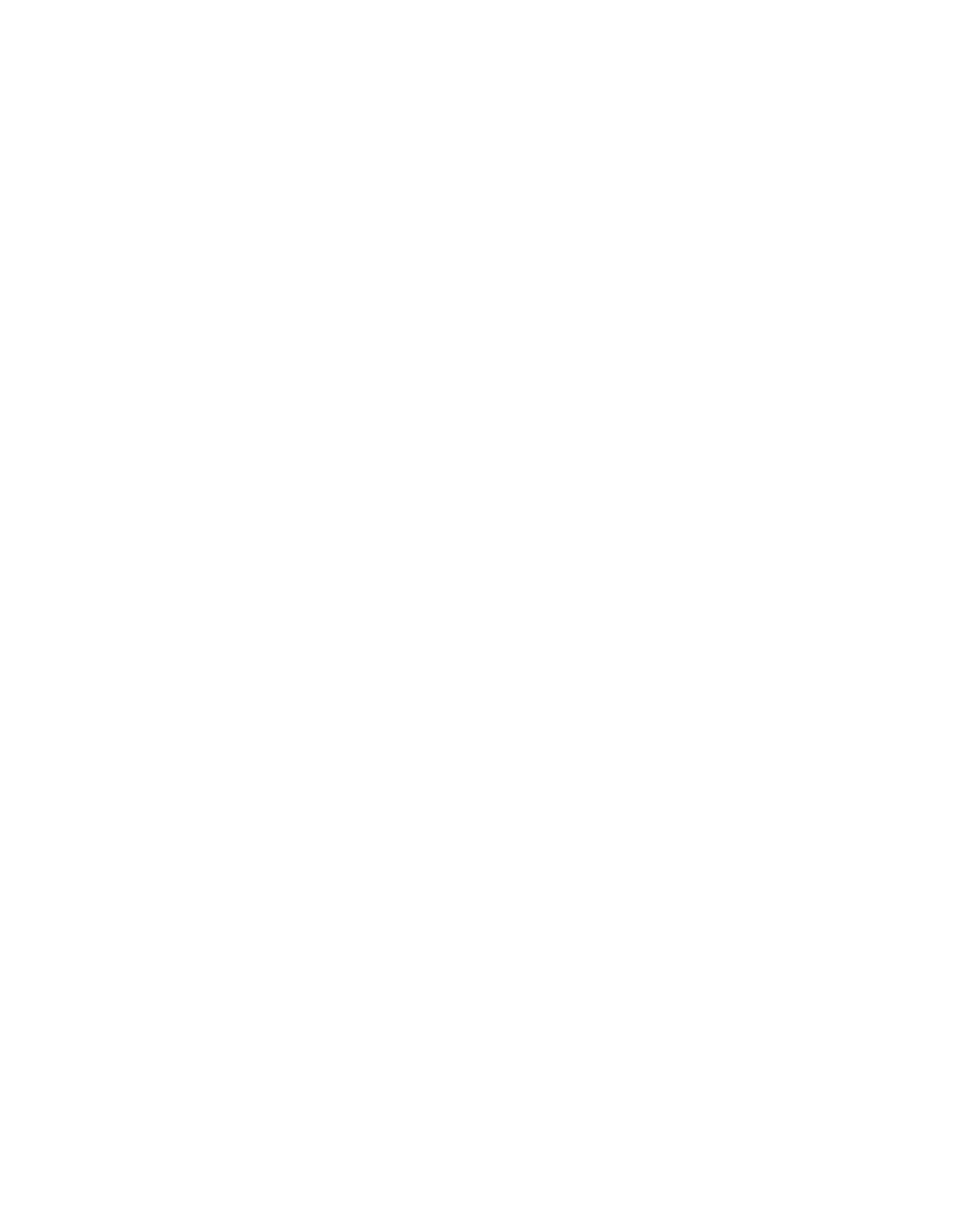## <span id="page-8-0"></span>Deputy Minister's message

Improving access to an impartial and effective justice system is the goal of our department. I am proud of the professionalism and hard work of our departmental team this year as we completed work under the Strategic Program Review.

A culture of continuous improvement is central to our activities within the department, and the results speak for themselves. Sheriff Services adopted new measures and practices that resulted in a 20-per-cent reduction in overtime expenditures. The Family Support Orders Service, which performs essential family support collection for New Brunswickers, achieved a 90-per cent collection rate with more than 12,600 active cases.

The Sheriff Services and Operations branches collaborated on a significant milestone this year, managing the largest jury selection in the history of the province. An unprecedented 5,000 summonses were issued, and more than 1,150 people reported for jury selection at Harbour Station in Saint John to determine the final list for selection.

Our department also led the judicial remuneration process and tabled Government's Response to the Report of the 2012 Judicial Remuneration Commission in the Legislative Assembly of New Brunswick.

I extend my gratitude to every member of our team – centrally and in our regional offices – as we work to ensure access to justice for all New Brunswickers.

Johanne C. Bray, Q.C. Deputy Minister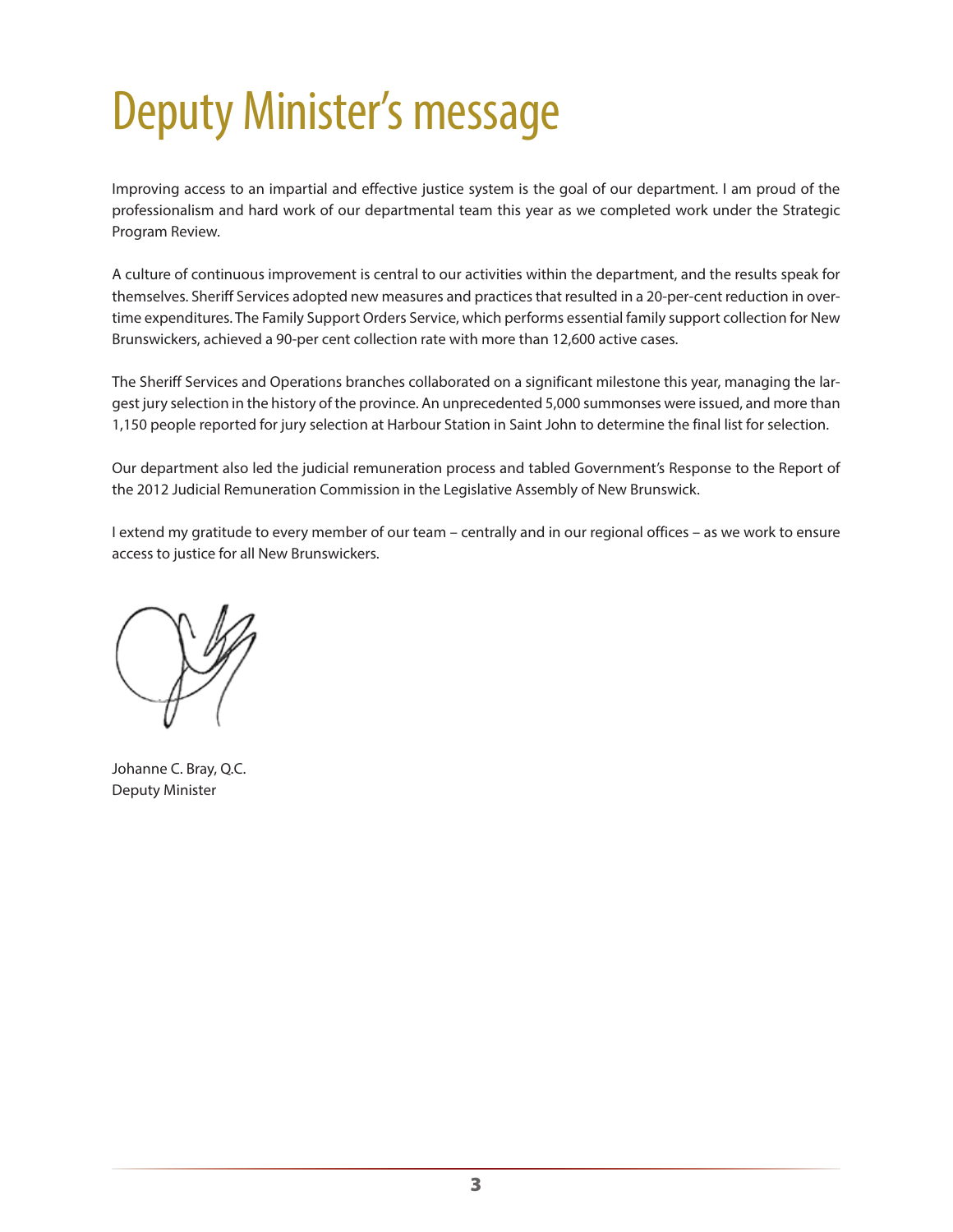## <span id="page-9-0"></span>Strategy management

### Strategic priorities

The **Government of New Brunswick (GNB**) uses a formal management system built on leading business practices to develop, communicate and review strategy. This process provides the public service with a proven methodology to execute strategy and continuously drive improvement.

The development of the strategy, using the formal management system, starts with a strategic vision of *Moving New Brunswick Forward*. This vision is anchored in four strategic themes which include:

- **1.** *More jobs* Creating the best environment for jobs to be generated by New Brunswickers, by businesses, by their ideas, by their entrepreneurial spirit, and by their hard work. This includes providing seamless support to businesses, leveraging new technologies and innovation by supporting research and development, and developing a skilled workforce by improving literacy and education.
- **2.** *Fiscal responsibility* Getting New Brunswick's fiscal house in order through a balanced approach to decrease costs and increase revenues.
- **3.** *Best place to raise a family* Designing social programs to make life more affordable and make New Brunswick the best place to raise a family.
- **4.** *Smarter government* Providing taxpayers with better value for their money by transforming the culture of government by eliminating waste and duplication, adopting new innovations in technology to improve services and savings, and improving accountability measures.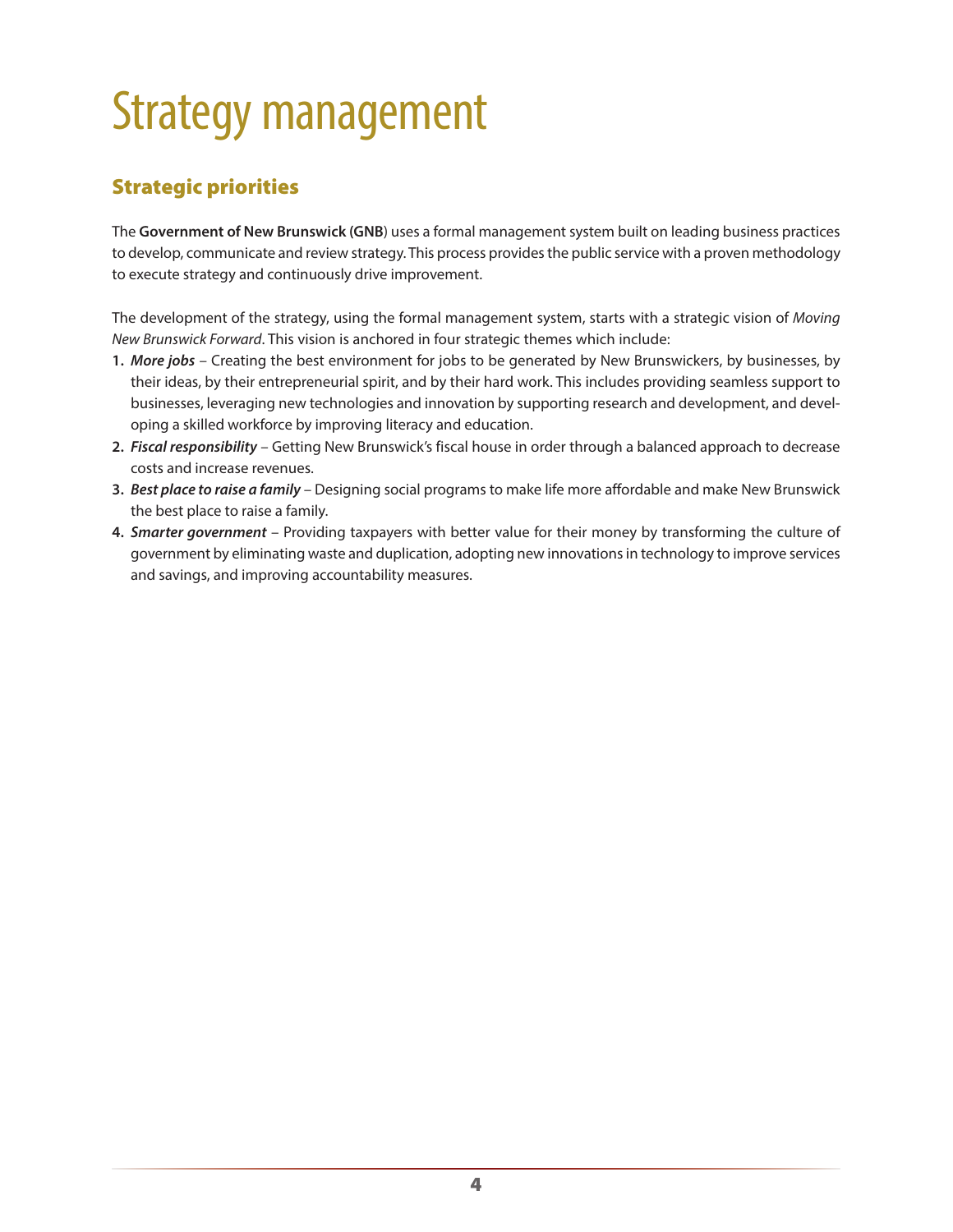## <span id="page-10-0"></span>**Highlights**

#### **During the 2015-2016 fiscal year, the Department of Justice focused on the following strategic priorities**:

Sheriff Services and the Operations Branch managed the largest jury selection in New Brunswick history. Five-thousand summonses were issued; 1,150 people appeared and made the final list for selection.

#### $\ast$

Family Support Orders Service (FSOS) continued to perform essential support collection services for families. The total support payments credited in 2015-2016 was \$53.9 million. Of this amount, \$5.4 million was collected as cost-recovery for government on files where the beneficiary receives social assistance. As of March 31, 2016, FSOS had a 90-per-cent collection rate with 12,605 active cases.

#### $\ast$

The department developed 62 submissions to government and processed 44 requests under the *Right to Information and Protection of Privacy Act*.

#### \*

The department coordinated 19 appointments to seven agencies, boards and commissions.

#### $\ast$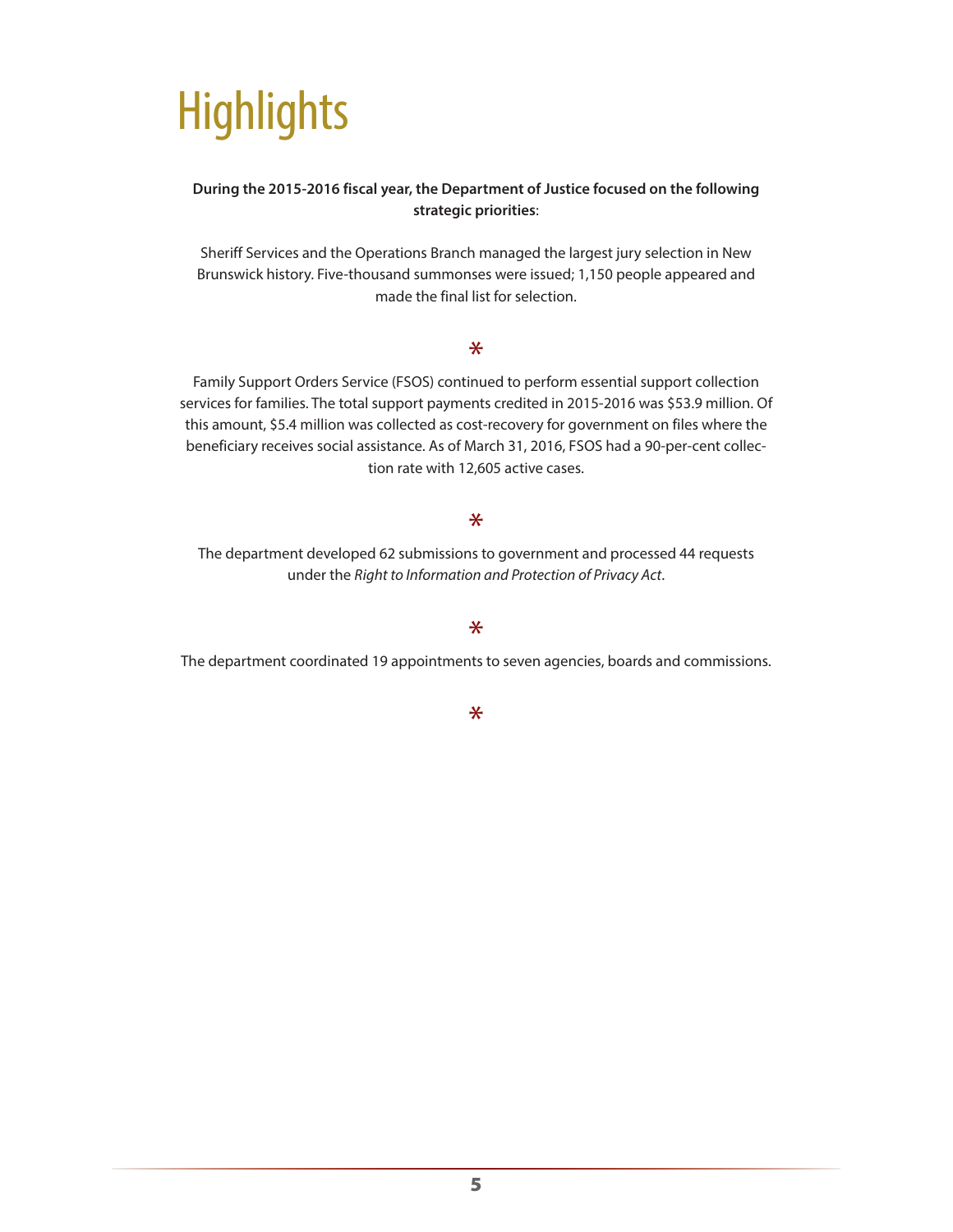## <span id="page-11-0"></span>Performance measures

Based on the strategic direction, this framework translates strategy into objectives and performance measures. This allows the Department of Justice to measure progress in meeting its objectives. The performance measures do not reflect all of the day-to-day operations of the department, but rather, the strategic areas where it needs to focus improvements.

| <b>Fiscal responsibility</b>                              | <b>Measures</b>                             |
|-----------------------------------------------------------|---------------------------------------------|
| Reduce expenditures                                       | Ratio of actual to budgeted expenditures    |
| Grow revenues                                             | Ratio of actual to budgeted revenue         |
| Smarter government                                        | <b>Measures</b>                             |
| Enhance employee involvement, commitment and productivity | Percentage of performance reviews completed |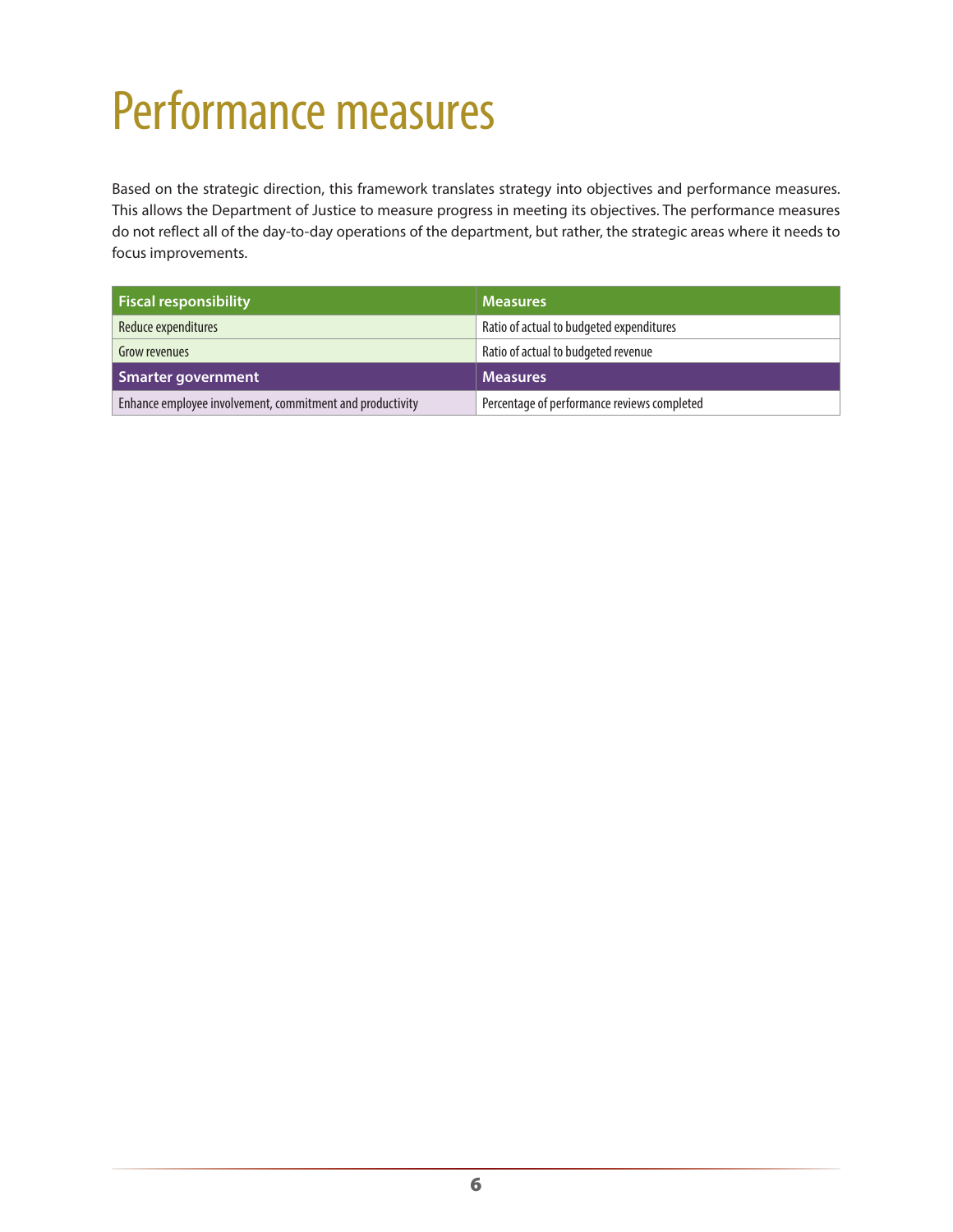### Fiscal responsibility

### **Objective of the measure**

Reduce expenditures.

#### **Measure**

Ratio of actual to budgeted expenditures

#### **Description of measure**

The ratio measures whether the department is overbudget or under-budget. The ratio will exceed 100 per cent when spending is over-budget and be less than 100 per cent when spending is under-budget.



#### *Ratio of actual to budgeted expenditures*

#### **Why do we measure this?**

This indicator measures the ability of GNB to manage its overall expenses as compared to budget. GNB must manage expenses in accordance with its budget and be prepared to take corrective action if it projects expenses to be over-budget during the year.

#### **What projects were undertaken in the reporting year to achieve the outcome?**

Despite multiple financial pressures in 2015-2016 which included a mega trial in Saint John and the renovation of the Edmundston courthouse, surpluses in regional courts, Administrative Services and Sheriff's Services provided adequate savings to meet overall budget requirements. The Sheriff Services Branch was able to operate more efficiently and keep a number of vacancies as well as pursue a project relating to the reduction of overtime. With regard to Administrative Services, vacancies and unused services budgets provided close to \$160,000 in surpluses.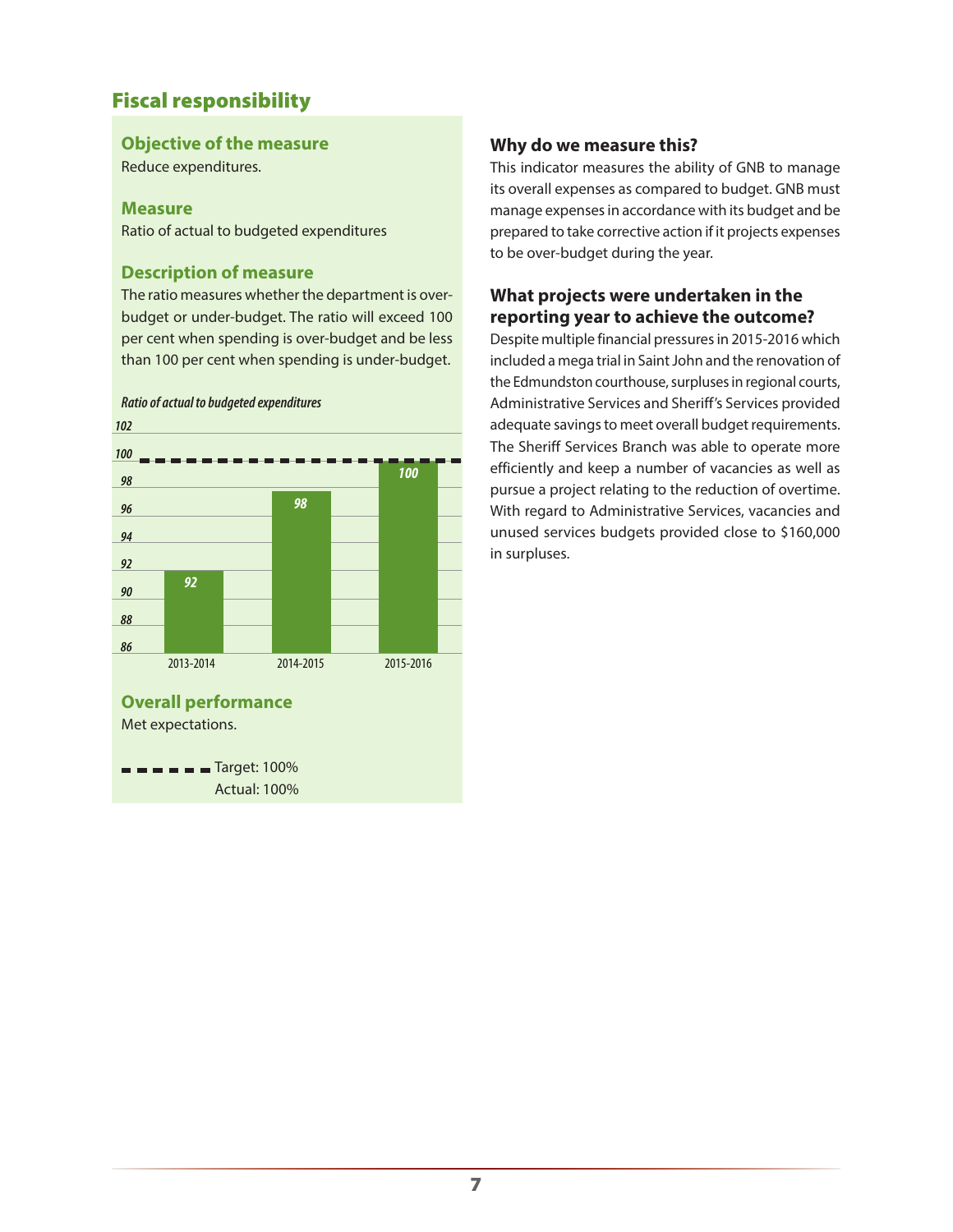### Fiscal responsibility

#### **Objective of the measure**

Grow revenues.

#### **Measure**

Ratio of actual to budgeted revenue.

#### **Description of measure**

Percentage of total revenue over total budget.

#### *Ratio of actual to budgeted revenue*



#### **Why do we measure this?**

This indicator measures the ability of GNB to manage its overall revenues, with the goal of improving its finances.

#### **What projects were undertaken in the reporting year to achieve the outcome?**

The shortfall in revenue stems from lower court fine revenue (\$435,000) and an adjustment to the conditional federal grant for criminal legal aid (\$143,000) based on prior year federal claims.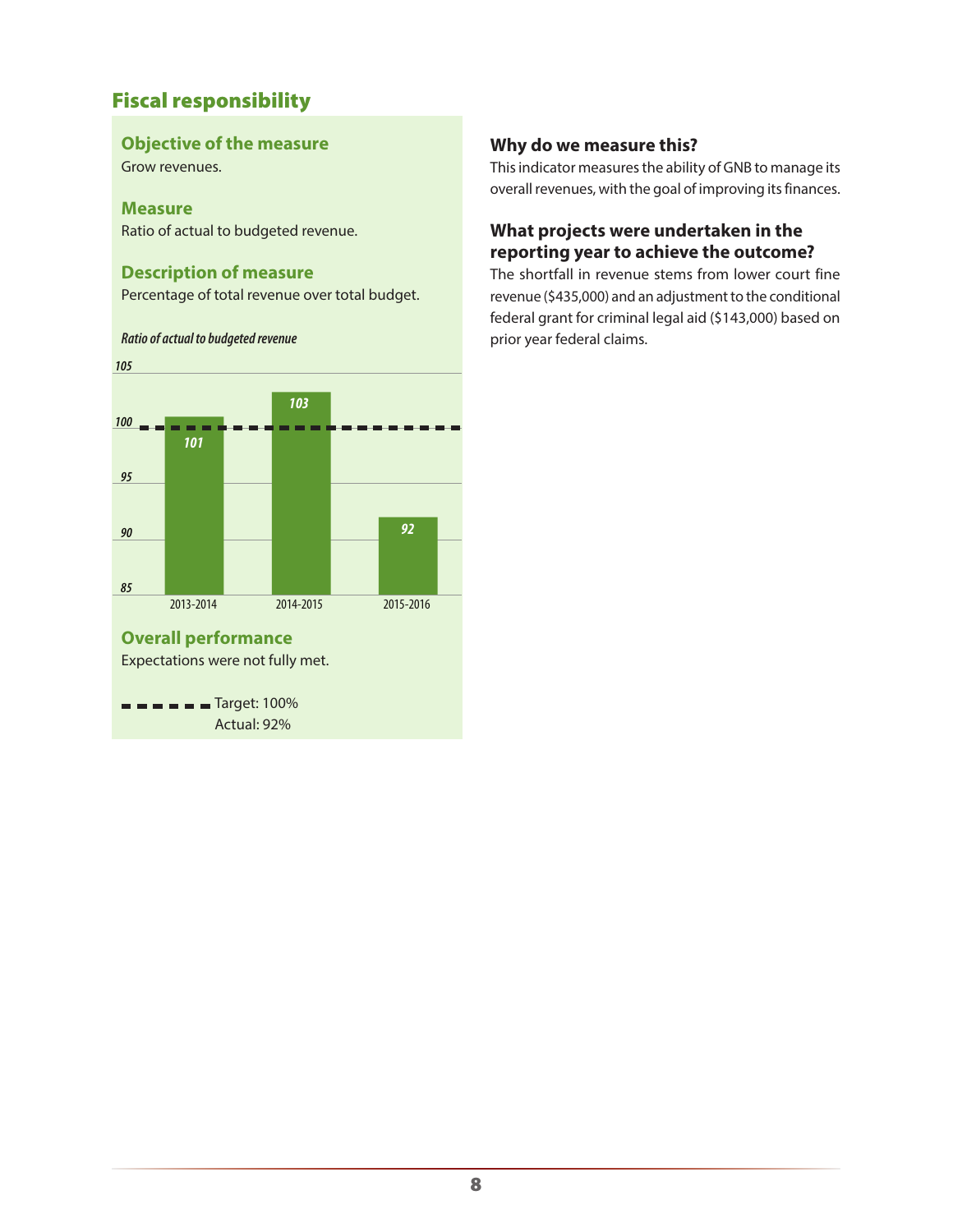### Smarter government

#### **Objective of the measure**

Enhance employee involvement, commitment and productivity.

#### **Measure**

Percentage of employee performance reviews completed.

#### **Description of measure**

The completion of performance reviews provides an opportunity for managers and employees to discuss, review and assess the accomplishment of work objectives, demonstrated competencies and overall individual employee contribution against GNB's business results.

#### *Employee performance reviews completed (%)*

#### **Why do we measure this?**

Employees are entitled to receive their year-end performance reviews in a timely manner.

Performance reviews allow managers and employees to examine the result of work objectives, overall employee contribution and the overall strategy of the department. By completing reviews, employees and their supervisors discuss strategic and organizational goals as a means to increase organizational and individual performance.

#### **What projects were undertaken in the reporting year to achieve the outcome?**

Managers were regularly reminded of expected completion rates. However, high staff turnover and busy operations created challenges and obstacles that were not overcome.

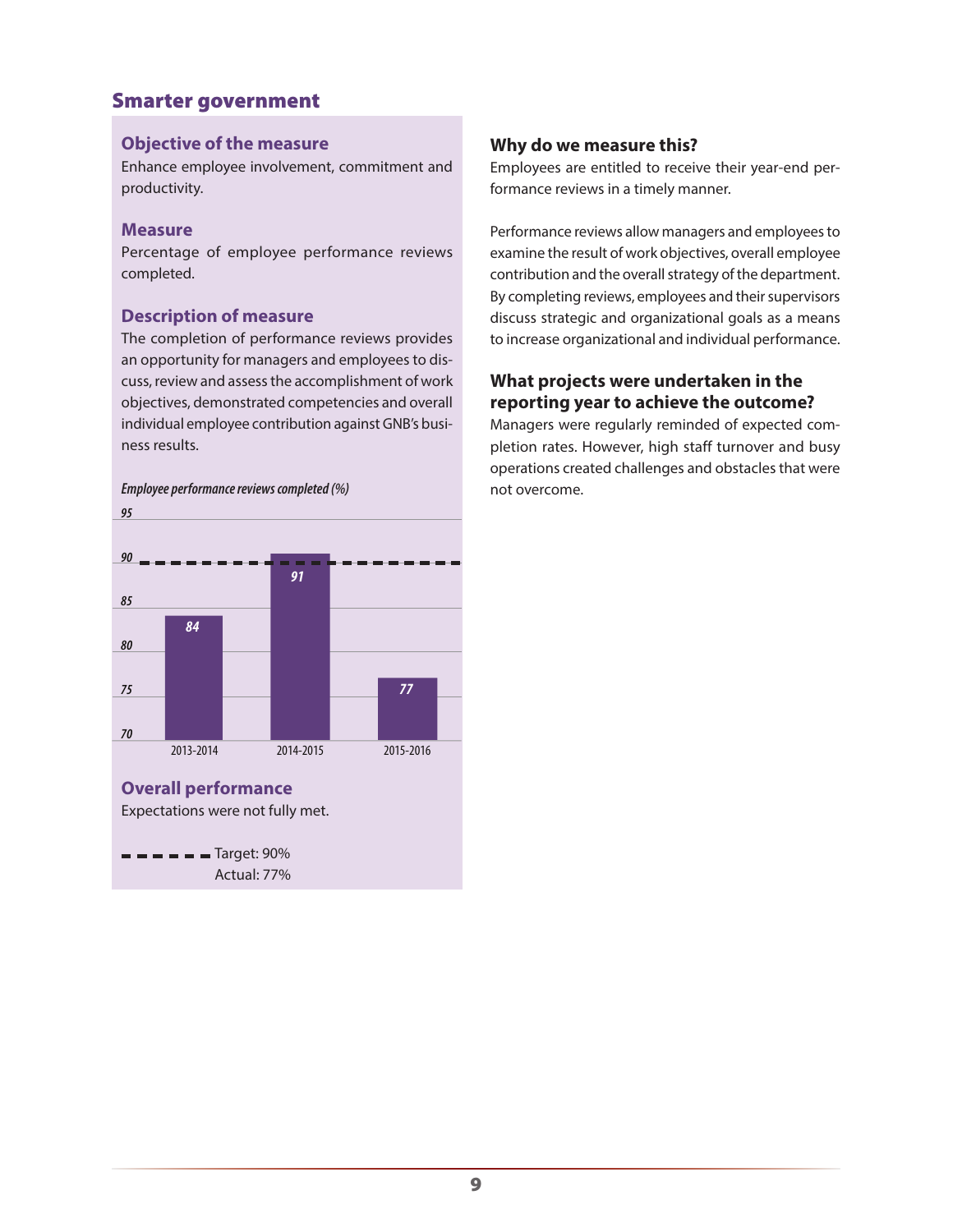## <span id="page-15-0"></span>Overview of departmental operations

The mission of the Department of Justice is to ensure the application of the rule of law, impartial administration of justice and the protection of the public interest.

The department employed 422 regular, part-time, term and temporary employees, down from 428 in the previous fiscal year.

### High-level organizational chart

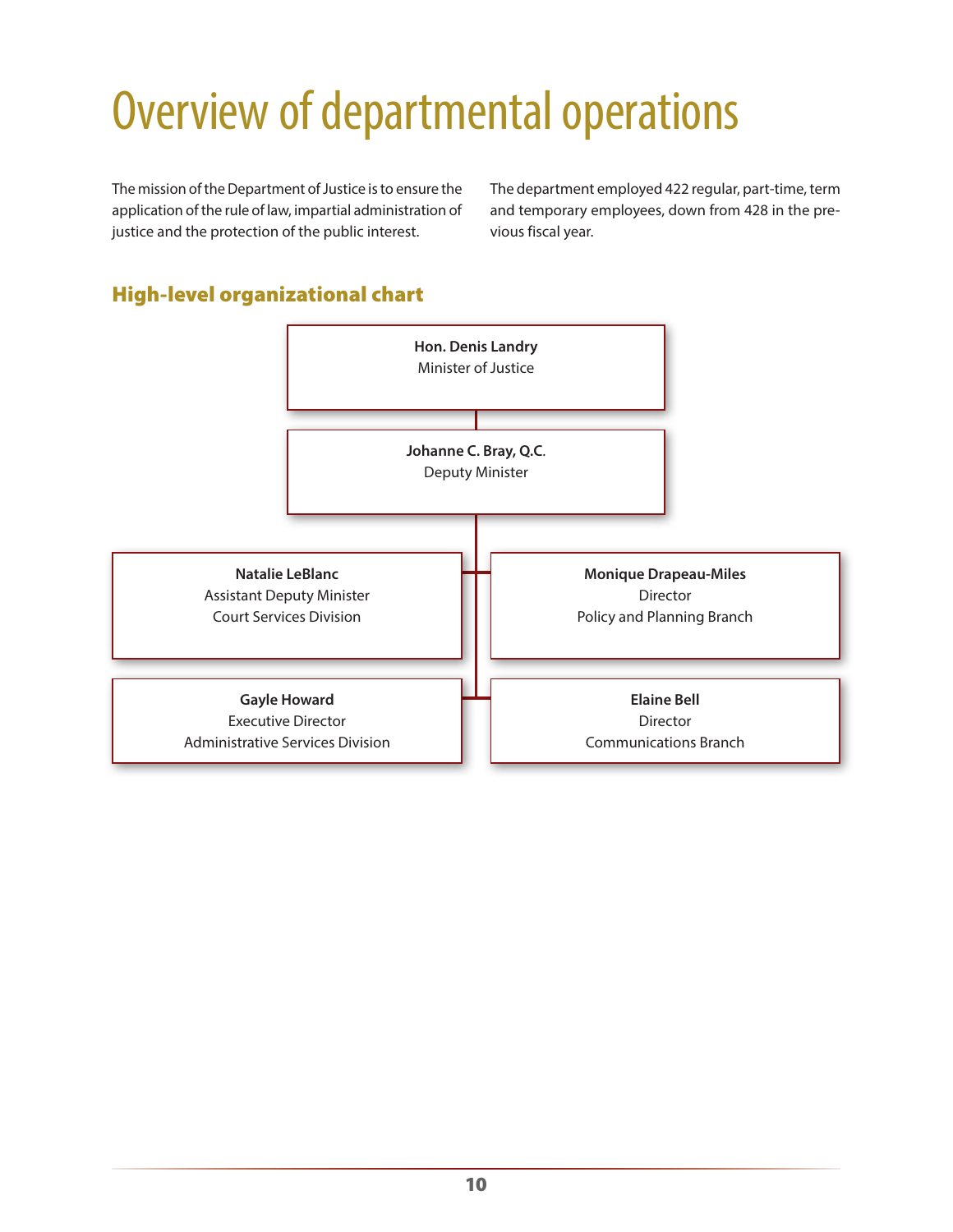## <span id="page-16-0"></span>Division overview and highlights

### Court Services Division



The Court Services Division supports the New Brunswick court system, which includes the Court of Appeal, the Court of Queen's Bench, the Small Claims Court, the Probate Court, Bankruptcy and Insolvency Division, the Provincial Court and the Youth Justice Court by providing management, administrative and other services.

The division consists of the Program Support Services Branch, the Office of the Registrar, the Sheriff Services Branch, Operations Branch and the Office of Support Enforcement.

The **Program Support Services Branch** provides support and expertise to the regional delivery of Operations within Court Services Division as well as support to the executive with respect to operation and policy issues that pertain to the courts and court administration.

The **Office of the Registrar** is the registry for the Court of Appeal and Court of Queen's Bench, Bankruptcy and Insolvency and provides support services to the Chief Justice of New Brunswick, the Chief Justice of the Court of Queen's Bench, Justices of the Court of Appeal, and Justices of the Court of Queen's Bench and all Clerks of the Court of Queen's Bench. This office processes all adoptions, serves as a registry for bankruptcies, is the central registry for divorces processed in New Brunswick, and processes requests for the establishment or enforcement of family support orders to and from other participating jurisdictions.

The **Sheriff Services Branch** is responsible for court-related transportation of persons in custody, jury management, providing court house and courtroom security, serving documents, administering detention centres (Moncton and Saint John), and executing court orders in civil matters.

The **Operations Branch** supports courts in fourteen staffed locations across the province. There are six administrative regions, each headed by a regional director:

- Bathurst Campbellton Tracadie.
- Moncton Richibucto.
- Miramichi.
- Saint John St. Stephen.
- Fredericton Woodstock Burton.
- Edmundston Grand Falls.

The **Office of Support Enforcement** is responsible for the administration of the *Support Enforcement Act*. It enforces family support provisions in court orders and agreements filed with the Office. Enforcement staff are primarily located in the regional Court Services Division offices. The central payment unit is in Fredericton.

#### HIGHLIGHTS

- *The Sheriff Services Branch achieved a 20-per-cent reduction to overtime expenditures by implementing new measures and practices.*
- *Family Support Orders Service (FSOS) continued to perform essential support collection services for families. The total support payments credited in 2015- 2016 was \$53.9 million. Of this amount, \$5.4 million was collected as cost-recovery for government on files where the beneficiary receives social assistance. As of March 31, 2016, FSOS had a 90-per-cent collection rate with 12,605 active cases.*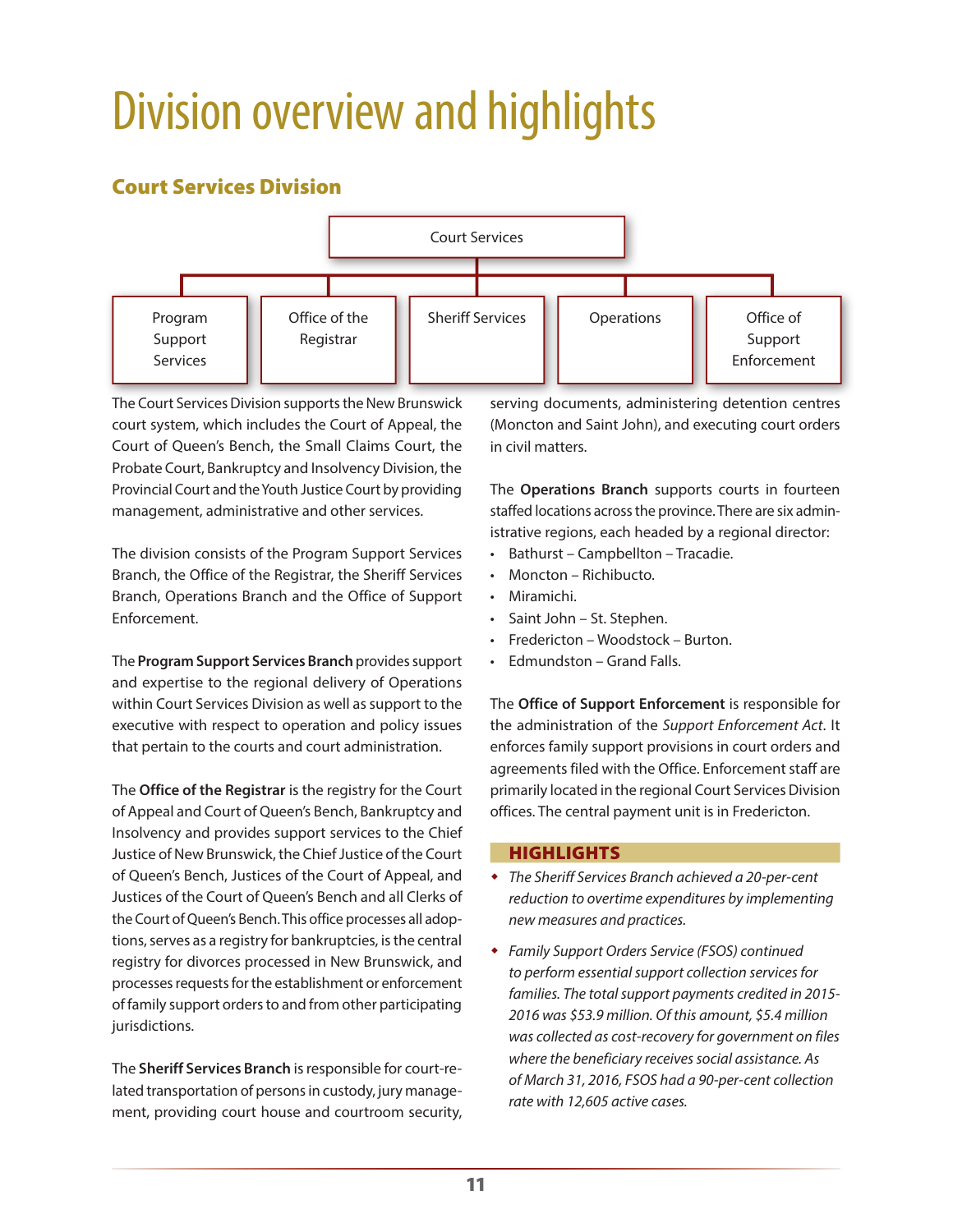<span id="page-17-0"></span> *The Sheriff Services Branch and the Operations Branch managed the largest jury selection in New Brunswick history. Five-thousand summonses were issued; 1,150 people appeared and made the final list for selection.*

### Communications Branch

The **Communications Branch** provides public awareness and promotion of departmental programs, services and policies. The branch is responsible for public communication and education/awareness programs, as well as providing strategic communications planning and advice to the Minister, senior managers and staff.

The branch prepares news releases, advertisements, speeches, speaking notes and briefing notes for the department. Along with providing ministerial support,

the branch co-ordinates departmental news conferences and events as well as coordinating activities related to the Legislative Assembly of New Brunswick.

The communications director, acting as spokesperson for the department, responds to inquiries from the media and the public with regard to services, programs, policies and decisions. The director also oversees content on the department's website.

### Policy and Planning Branch

The **Policy and Planning Branch** is responsible for providing leadership in the identification, and development of broad policy initiatives, and provides advice and support services in relation to the overall corporate strategy, policies and direction. The branch is responsible for the strategic and departmental planning, represents the department on numerous federal/provincial/territorial committees, plays an integral role in policy development and program design and reviews, and provides executive support to the Minister, Deputy Minister, Attorney General and Deputy Attorney General.

#### **HIGHLIGHTS**

 *Led the government team in the judicial remuneration process and tabled the Government's Response to the Report of the 2012 Judicial Remuneration Commission in the Legislative Assembly of New Brunswick.*

- *Reviewed and coordinated 62 submissions to government for the Department of Justice and 15 submissions for the Office of the Attorney General, including legislative, regulatory and policy proposals, intergovernmental agreements and appointments.*
- *Provided policy coordination and support to the Financial and Consumer Services Commission in support of its mandate. Of the 62 Department of Justice submissions to government that the branch reviewed and coordinated, about one-half originated with the commission*
- *Coordinated responses to 44 requests under the Right to Information and Protection of Privacy Act for the Department of Justice and 22 requests for the Office of the Attorney General.*
- *Coordinated 19 appointments to seven agencies, boards and commissions.*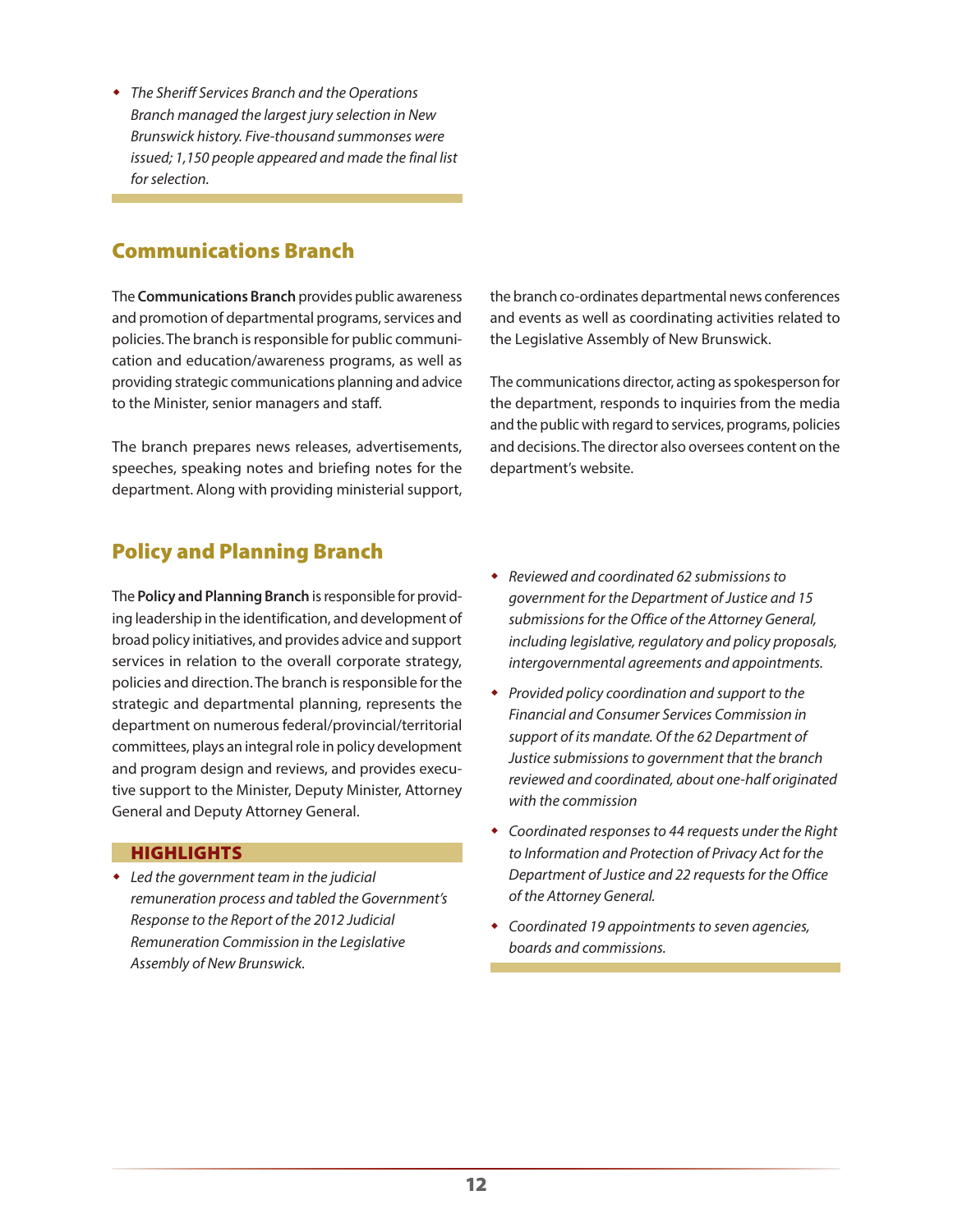### <span id="page-18-0"></span>Administrative Services Division



The Administrative Services Division supports the department in meeting its mission, goals and objectives through the provision of quality support, advice, consultation, monitoring and coordinating services to all managers and employees in the areas of departmental services, financial services, human resources, information systems and facilities management. It also oversees the expropriation advisory function. The employees responsible for the execution of the Lean Six Sigma aspect of GNB's Performance Excellence Process, the departmental Process Improvement Facilitators, are part of Administration.

The **Human Resources Branch** provides leadership and support to the Department of Justice and the Office of the Attorney General on human resource planning, recruitment, classification, labour relations, employee relations, training, Performance Management, Change Management, organizational development, human resource policies and program implementation.

The **Financial Services Branch** provides advice and support to senior management, departmental managers and staff. It maintains the operational accounting function by providing financial consulting, budgeting, monitoring, accounting services, and revenue and expenditure forecasting, as well as various payment functions. Specific responsibilities include paying victims and beneficiaries, receiving revenue and maintaining accounting records of the department's expenditure, revenue and trust accounts.

Specific support is provided to senior management through the preparation of Public Accounts, Main Estimates, operational budgets and required Board of Management documentation. The branch provides business case analysis of the financial impact of major departmental initiatives.

The Departmental Services Unit includes inventory management of office furniture and equipment, telephone systems and general services (i.e., vehicle policy, parking, etc.).

The **Information Management and Technology Branch** provides technology services to the Department of Justice, the Office of the Attorney General, the New Brunswick Legal Aid Services Commission and the Financial Consumer Services Commission of New Brunswick in support of their daily operations and their strategic direction.

Services include diagnosis and repair software problems and data issues on nearly 20 software systems; advise on technology and information security issues; negotiations on behalf of the departments for hardware, software and other support with the New Brunswick Internal Services Agency and other partners; development of business cases, feasibility studies, and software solutions, project management on hardware and software projects.

**Facilities Management** is responsible for planning, coordinating, budgeting and implementing major capital projects, capital improvement projects and managing office accommodations for the department throughout the province.

In September 2012, the Department of Justice and the Office of the Attorney General adopted the government's Performance Excellence process. As part of this initiative, two employees were reassigned and trained as Lean Six Sigma Black Belts. Their purpose was to work on large-scale initiatives that support the strategic goals to improve processes and enable them to execute their mandates in the most efficient and cost-effective manner possible.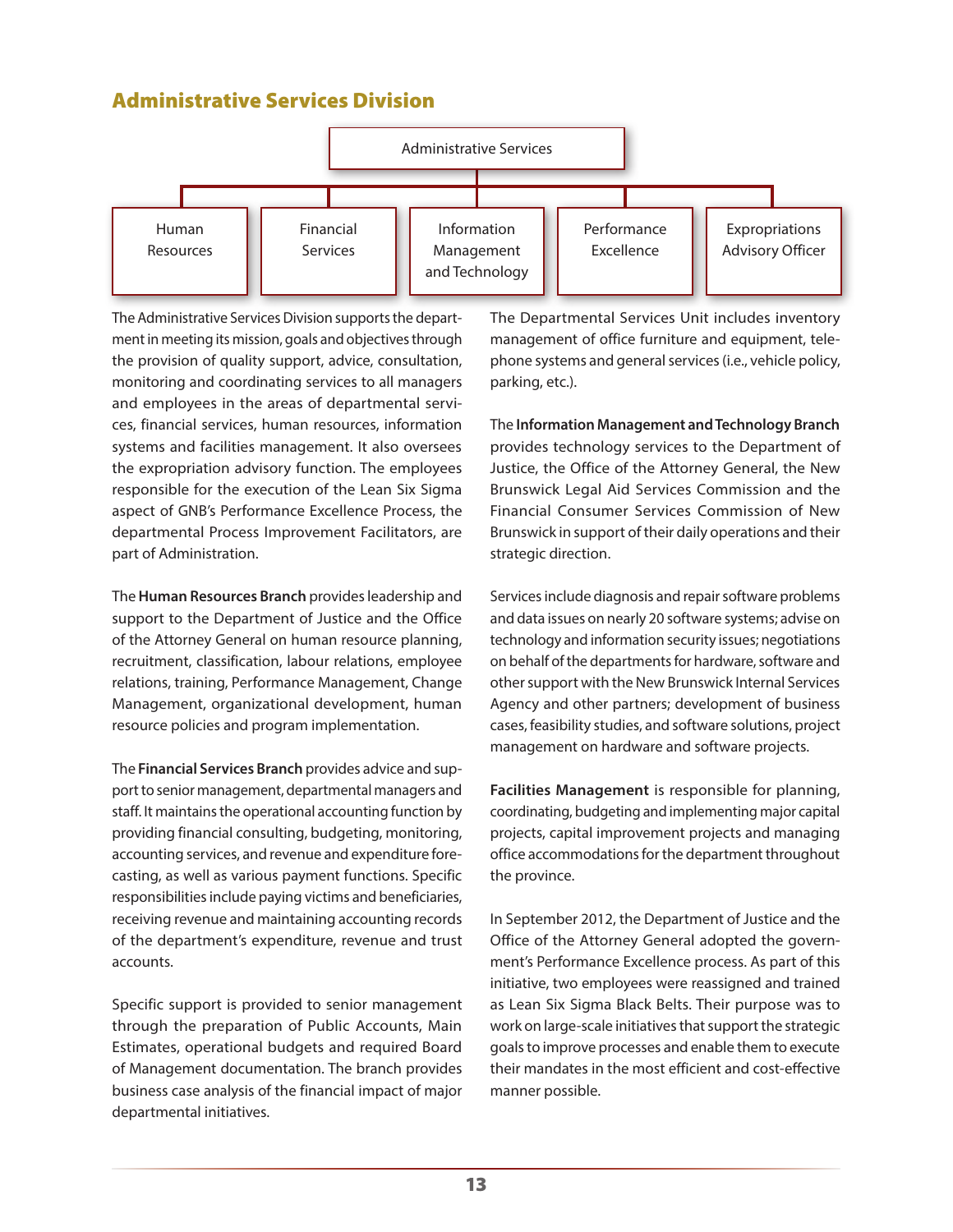The **Expropriations Advisory Officer**, pursuant to the *Expropriation Act*, reviews expropriation proposals and holds public hearings on disputes over proposed property expropriations. The function of the Expropriations Advisory Officer, as an independent advisor on the merits of expropriation proposals, has evolved as an effective, cost-efficient alternative to the previous advisory board. The Expropriations Advisory Officer has fulfilled this role on a contractual basis since 1989.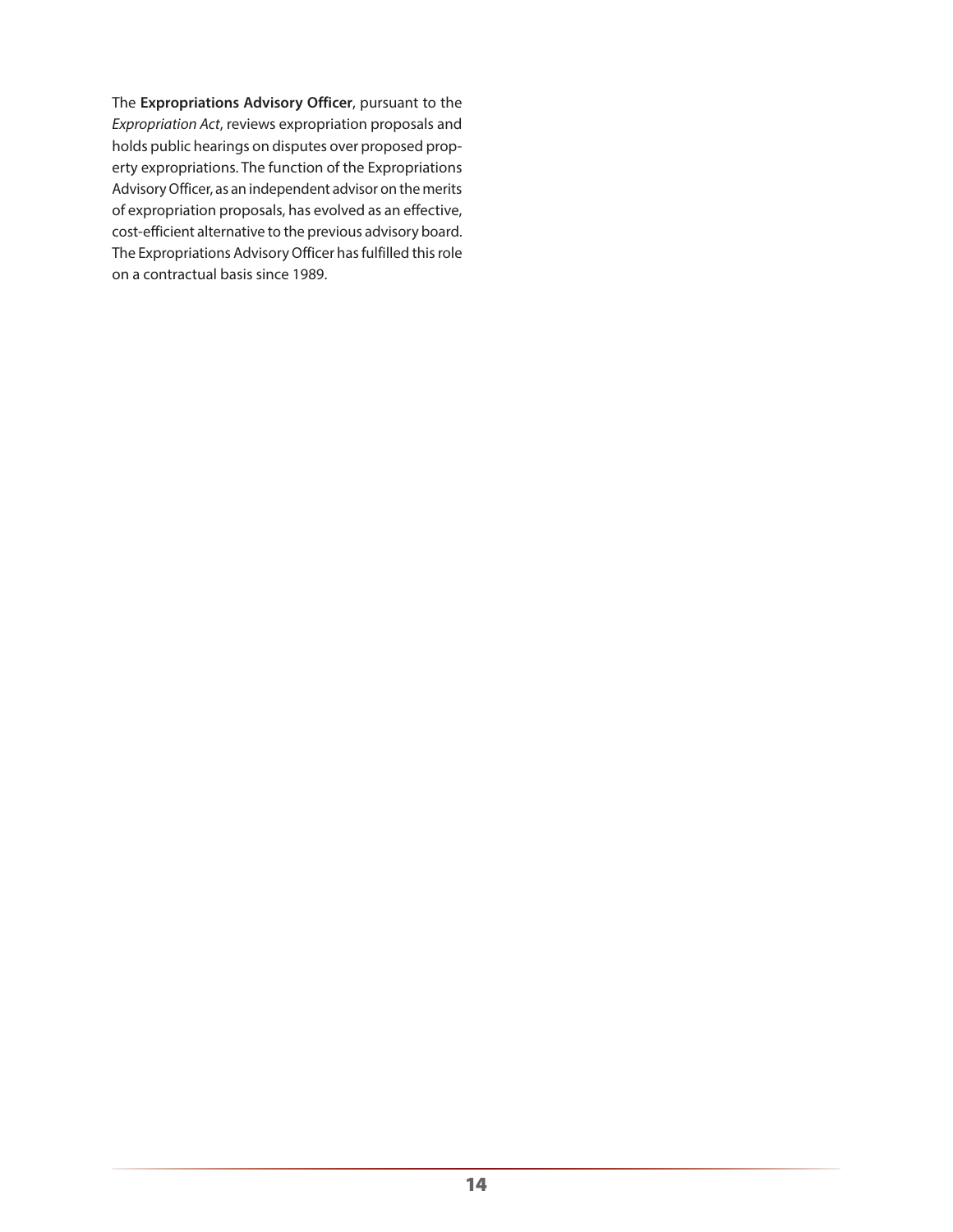## <span id="page-20-0"></span>Financial information

### Table 1: Ordinary Expenditure status report by primary

#### **Fiscal year ending March 31, 2016**

|                                        | <b>Main Estimates</b> | <b>Appropriation</b><br><b>Transfers</b> | <b>Final Budget</b> | <b>Actual</b> | <b>Variance (Under)</b><br><b>Over</b> |
|----------------------------------------|-----------------------|------------------------------------------|---------------------|---------------|----------------------------------------|
| Personal services                      | 28,231,127            | 1,171,714                                | 29,402,841          | 28,447,973    | (954, 867)                             |
| Other services                         | 6,291,308             | ٠                                        | 6,291,308           | 6,230,214     | (61,094)                               |
| Materials and supplies                 | 406,690               | $\overline{\phantom{a}}$                 | 406,690             | 505,860       | 99,169                                 |
| Property and equipment                 | 104,975               | -                                        | 104,975             | 1,165,774     | 1,060,799                              |
| Contributions, grants and<br>subsidies | 8,232,000             |                                          | 8,232,000           | 8,142,433     | (89, 567)                              |
| Debt and other charges                 | -                     | ٠                                        |                     | (8,943)       | (8,943)                                |
| Chargeback recoveries                  | (775, 100)            | -                                        | (775, 100)          | (821, 026)    | (45, 926)                              |
| <b>Total</b>                           | 42,491,000            | 1,171,714                                | 43,662,714          | 43,662,284    | (430)                                  |

The department was overall on budget; the appropriation transfers relate to issues concerning unsigned contracts for stenographers and funding for supernumerary judge positions.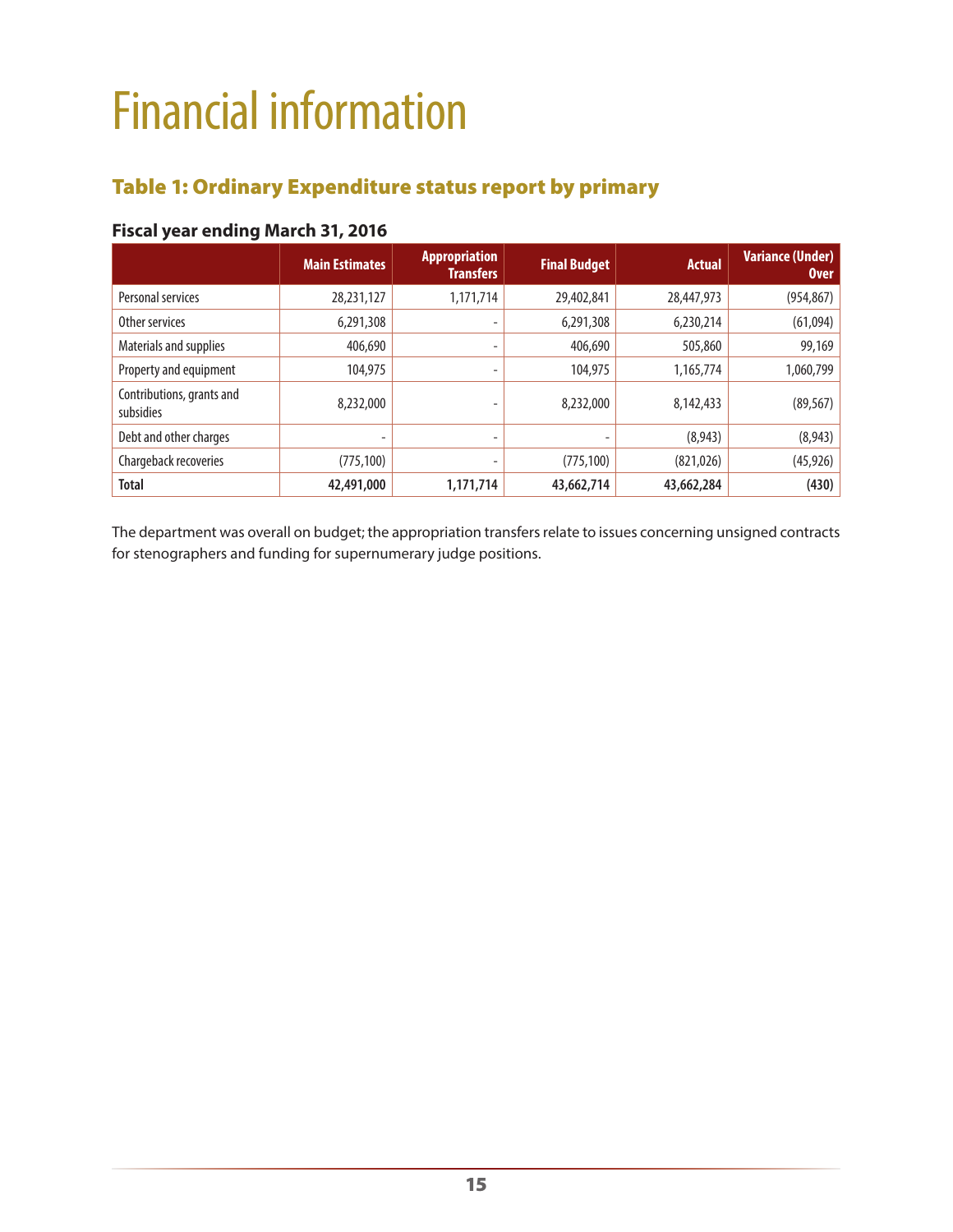### <span id="page-21-0"></span>Table 2: Ordinary Expenditure status report by program

|                                    | <b>Main Estimates</b> | <b>Appropriation</b><br><b>Transfers</b> | <b>Final Budget</b> | <b>Actual</b> | <b>Variance (Under)</b><br><b>Over</b> |
|------------------------------------|-----------------------|------------------------------------------|---------------------|---------------|----------------------------------------|
| <b>Administration and Planning</b> | 3,329,000             | 20,410                                   | 3,349,410           | 3,206,222     | (143, 188)                             |
| <b>Court Services</b>              | 30,988,000            | 1,151,304                                | 32,139,304          | 32,343,447    | 204,143                                |
| Legal Aid                          | 8,174,000             | -                                        | 8,174,000           | 8,112,615     | (61, 385)                              |
| <b>Total</b>                       | 42,491,000            | 1,171,714                                | 43,662,714          | 43,662,284    | (430)                                  |

#### **Fiscal year ending March 31, 2016**

The department was overall on budget; the appropriation transfers relate to issues concerning unsigned contracts for stenographers and funding for supernumerary judge positions.

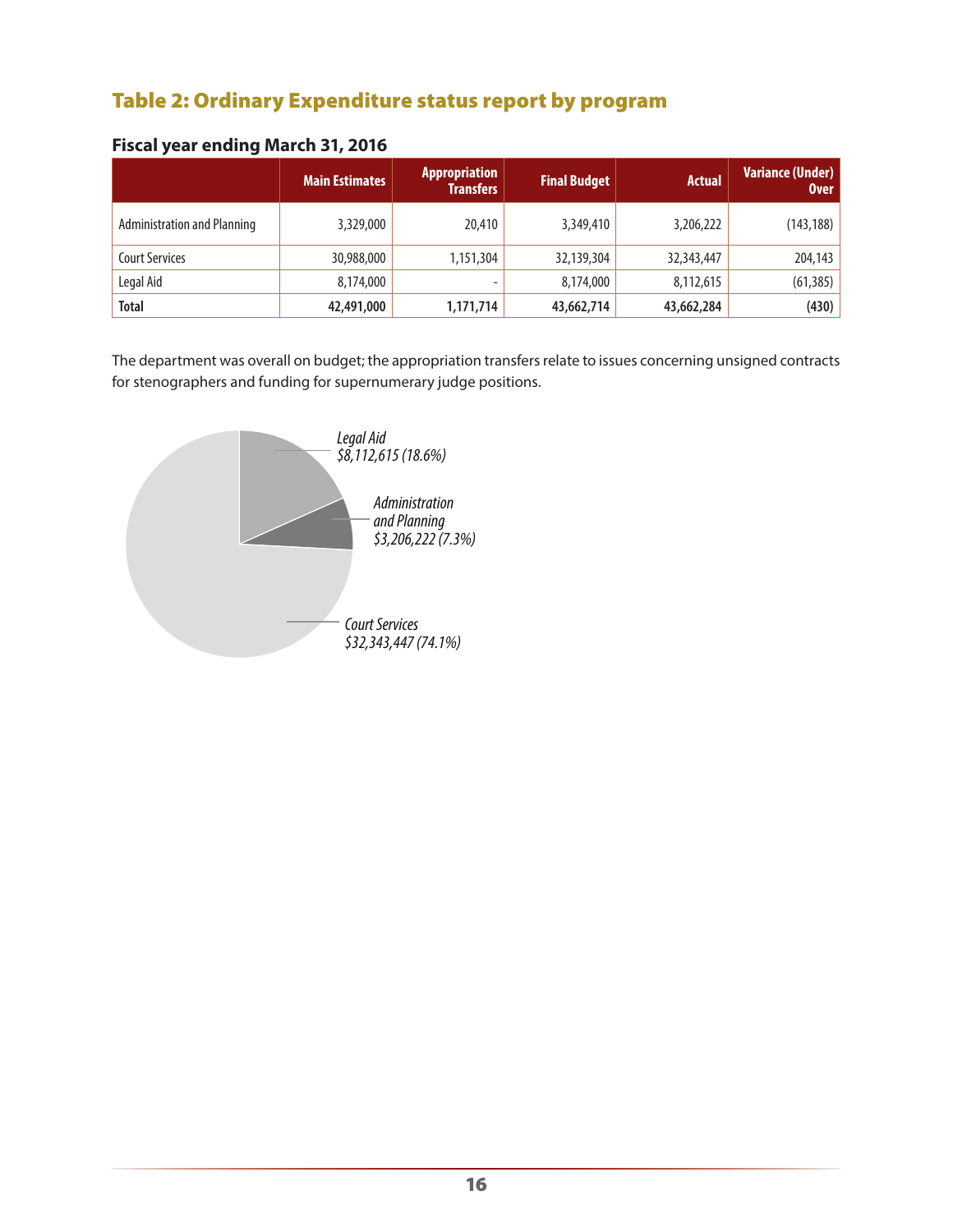### <span id="page-22-0"></span>Table 3: Ordinary Revenue status report by source

#### **Fiscal year ending March 31, 2016**

|                             | <b>Budget</b> | <b>Actual</b> | <b>Variance (Under) Over</b> |
|-----------------------------|---------------|---------------|------------------------------|
| Return on investment        | 3,000         | 131           | (2,870)                      |
| Sale of goods and services  | 3,101,000     | 3,069,392     | (31,608)                     |
| Fines and penalties         | 1,662,000     | 1,222,673     | (439, 327)                   |
| <b>Miscellaneous</b>        | 55,000        | 86,916        | 31,916                       |
| Conditional grants - Canada | 2,453,000     | 2,310,549     | (142, 451)                   |
| <b>Total</b>                | 7,274,000     | 6,689,660     | (584, 340)                   |

The department was under budget, mainly due to lower-than-expected court fine revenue and a shortfall on funding received for criminal legal aid.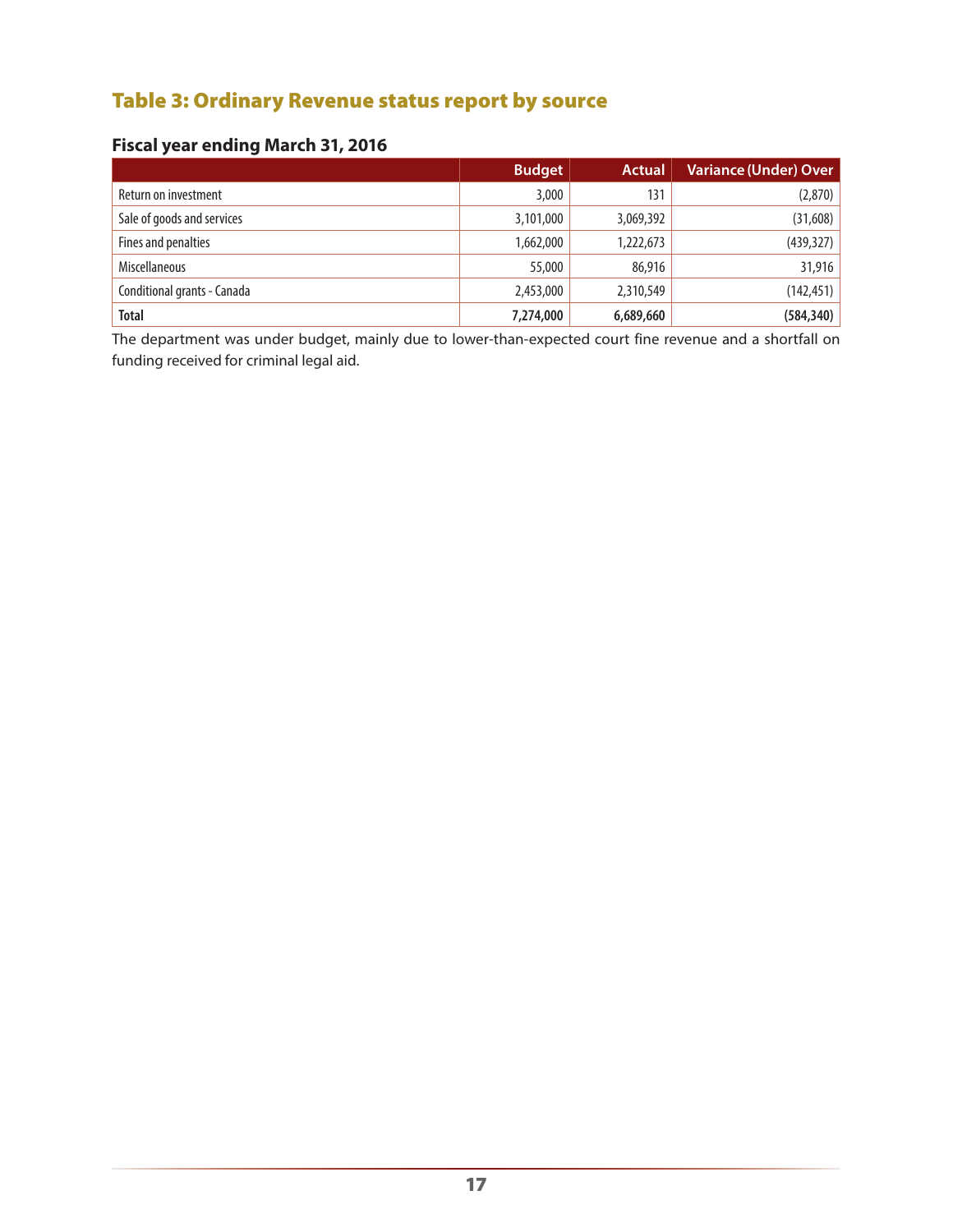## <span id="page-23-0"></span>Summary of staffing activity

Pursuant to section 4 of the *Civil Service Act*, the Deputy Minister of the Department of Human Resources delegates staffing to each Deputy Head for his or her respective departments. Please find below a summary of the staffing activity for 2015-2016 for the Department of Justice.

The department advertised 31 competitions, including 17 open (public) competitions and 14 closed (internal) competitions.

Pursuant to section 15 and 16 of the *Civil Service Act*, the department made the following appointments using processes other than the competitive process to establish merit:

| Number of permanent and temporary employees, as of Dec. 31<br>of each year |      |      |  |
|----------------------------------------------------------------------------|------|------|--|
| <b>Employee type</b>                                                       | 2015 | 2014 |  |
| Permanent                                                                  | 363  | 368  |  |
| Temporary                                                                  | 59   | 60   |  |
| Total                                                                      | 477  | 478  |  |

| <b>Appointment type</b>                               | <b>Appointment description</b>                                                                                                                                                                       | <b>Section of the</b><br><b>Civil Service Act</b> | <b>Number</b> |
|-------------------------------------------------------|------------------------------------------------------------------------------------------------------------------------------------------------------------------------------------------------------|---------------------------------------------------|---------------|
| Specialized Professional,<br>Scientific or Technical  | An appointment may be made without competition when a position requires:<br>$-$ a high degree of expertise and training<br>- a high degree of technical skill<br>- recognized experts in their field | 15(1)                                             | 0             |
| <b>Equal Employment</b><br><b>Opportunity Program</b> | Provides Aboriginals, persons with disabilities and members of a visible minority<br>group with equal access to employment, training and advancement opportunities.                                  | 16(1)(a)                                          | $\theta$      |
| <b>Department Talent</b><br><b>Management Program</b> | Permanent employees identified in corporate and departmental talent pools, who<br>meet the four-point criteria for assessing talent, namely performance, readiness,<br>willingness and criticalness. | 16(1)(b)                                          | $\mathbf{0}$  |
| Lateral transfer                                      | The GNB transfer process facilitates the transfer of employees from within Part 1, 2<br>(school boards) and 3 (hospital corporations) of the Public Service.                                         | $16(1)$ or $16(1)(c)$                             | 6             |
| Regular appointment of<br>casual or temporary         | An individual hired on a casual or temporary basis under section 17 may be appointed<br>without competition to a regular properly classified position within the Civil Service.                      | 16(1)(d)(i)                                       | 1             |
| Regular appointment of<br>students/apprentices        | Summer students, university or community college co-op students or apprentices may<br>be appointed without competition to an entry level position within the Civil Service.                          | 16(1)(d)(ii)                                      | $\mathbf{0}$  |

Pursuant to section 33 of the *Civil Service Act*, no complaints alleging favouritism were made to the Deputy Head of Department of Justice and no complaints were submitted to the Ombudsman.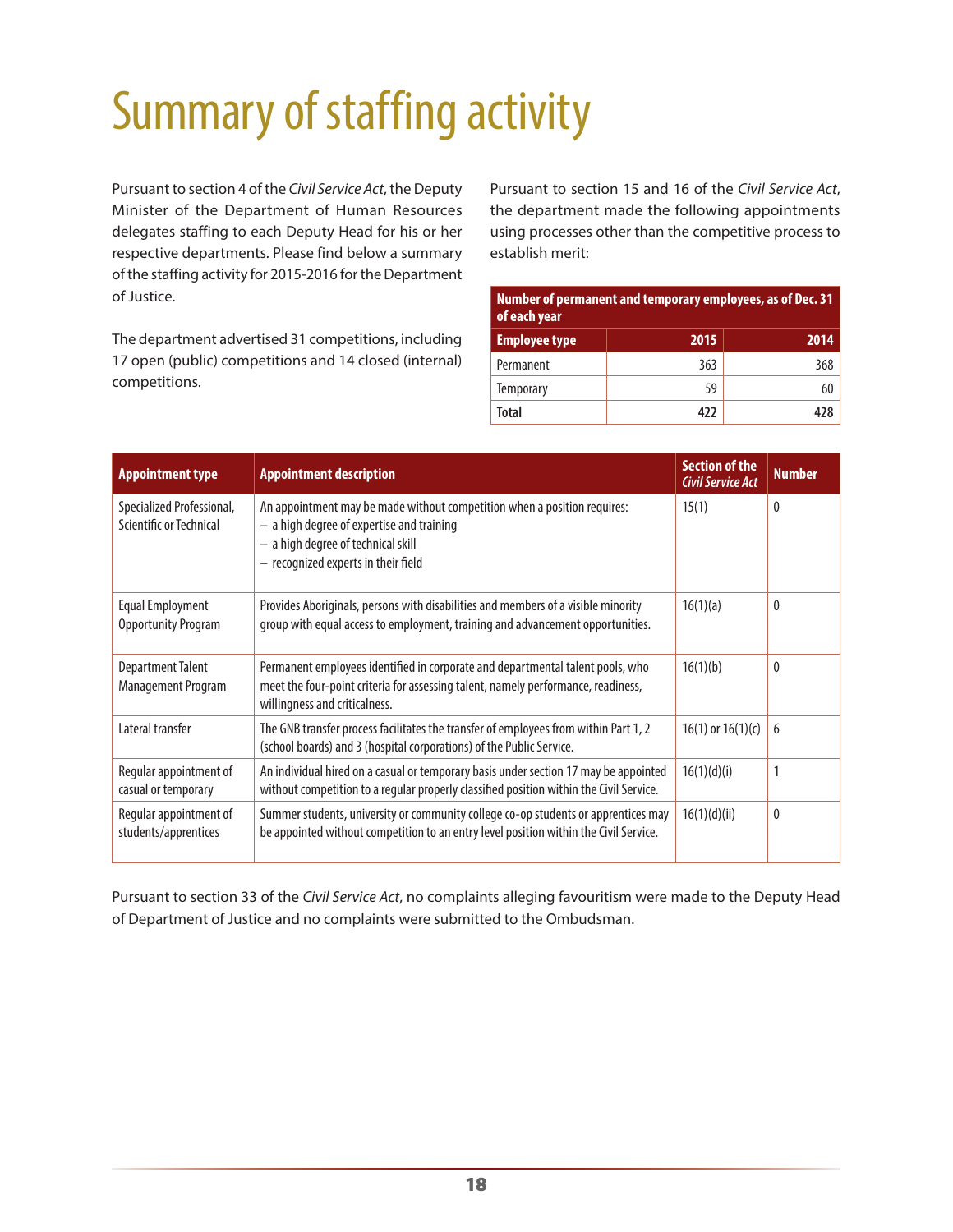## <span id="page-24-0"></span>Summary of legislation and legislative activity

| <b>Bill#</b> | <b>Name of legislation</b>                                                                                                            | <b>Date of Royal</b><br><b>Assent</b> | <b>Summary of changes</b>                                                                                                                                                                                                                                                                                                                                                                                                                                                                                   |
|--------------|---------------------------------------------------------------------------------------------------------------------------------------|---------------------------------------|-------------------------------------------------------------------------------------------------------------------------------------------------------------------------------------------------------------------------------------------------------------------------------------------------------------------------------------------------------------------------------------------------------------------------------------------------------------------------------------------------------------|
| 29           | An Act to Amend the Financial and<br><b>Consumer Services Commission Act</b><br>http://www.gnb.ca/legis/bill/pdf/58/1/<br>Bill-29.pdf | June 5, 2015                          | The amendment extended the Financial and Consumer Services<br>Commission's rule-making procedure to all acts administered by the<br>commission.                                                                                                                                                                                                                                                                                                                                                             |
| 39           | An Act to Amend the Mortgage Brokers Act<br>http://www.gnb.ca/legis/bill/pdf/58/1/<br>Bill-39.pdf                                     | June 5, 2015                          | The amendment:<br>- clarified the process for recognizing education and continuing education<br>programs;<br>- alerted the Director of Mortgage Brokerages to changes in industry<br>products and practices and provided flexibility to respond to investor<br>protection concerns;<br>- effectively regulated principal brokers designated by a mortgage<br>brokerage; and<br>- clarified the working capital calculation.                                                                                 |
| 40           | An Act to Amend the Insurance Act<br>http://www.gnb.ca/legis/bill/pdf/58/1/<br>Bill-40.pdf                                            | June 5, 2015                          | The amendment:<br>- enabled the Superintendent of Insurance to provide forms of an<br>administrative nature to be used for the purposes of administering the<br>Insurance Act;<br>- eliminated the discriminatory distinctions between residents and non-<br>residents of the province in the application process for a broker's licence; and<br>- enabled the Superintendent of Insurance to move to an electronic licensing<br>process, thus improving the Insurance Division's efficiency and processes. |
| 41           | An Act to Amend the Pension Benefits Act<br>http://www.gnb.ca/legis/bill/pdf/58/1/<br>Bill-41.pdf                                     | June 5, 2015                          | The amendment modernized the regulatory filing process by pension plan<br>administrators and other stakeholders by enabling the Superintendent of<br>Pensions to move from the paper filing of prescribed forms to an online<br>paperless information submission process. The amendment also clarified<br>some uncertain regulation-making authority.                                                                                                                                                       |
| 56           | An Act to Amend the Credit Unions Act<br>http://www.gnb.ca/legis/bill/pdf/58/1/<br>Bill-56.pdf                                        | June 5, 2015                          | The amendment allowed the caisses populaires members of the Fédération<br>des Caisses Populaires Acadiennes Itée to apply for continuance under the<br>Bank Act (Canada).                                                                                                                                                                                                                                                                                                                                   |
| 6            | An Act to Amend the Financial and<br><b>Consumer Services Commission Act</b><br>http://www.gnb.ca/legis/bill/pdf/58/2/<br>Bill-6.pdf  | Feb. 11, 2016                         | The amendment enabled the commission to:<br>- expand its electronic licensing system to all regulated sectors;<br>- accept the electronic filing of all types of forms, including those provided<br>by the commission's regulators and those prescribed by regulation; and<br>effectively share information internally for the administration of financial<br>and consumer services legislation.                                                                                                            |
| 7            | An Act to Amend An Act Respecting Payday<br>Loans<br>http://www.gnb.ca/legis/bill/pdf/58/2/<br>Bill-7.pdf                             | Feb. 11, 2016                         | The amendment enabled the Director of Consumer Affairs to:<br>- provide the forms and approvals necessary for effective and responsive<br>regulation of the payday lending industry;<br>- approve the format of notices of cancellation and receipts used by payday<br>lenders, which are required to protect those using the services of payday<br>lenders; and<br>- provide an electronic licensing system for payday lenders.                                                                            |

The acts and regulations for which the Department of Justice are responsible are at: <http://laws.gnb.ca/en/deplinks?subjectnumber=42>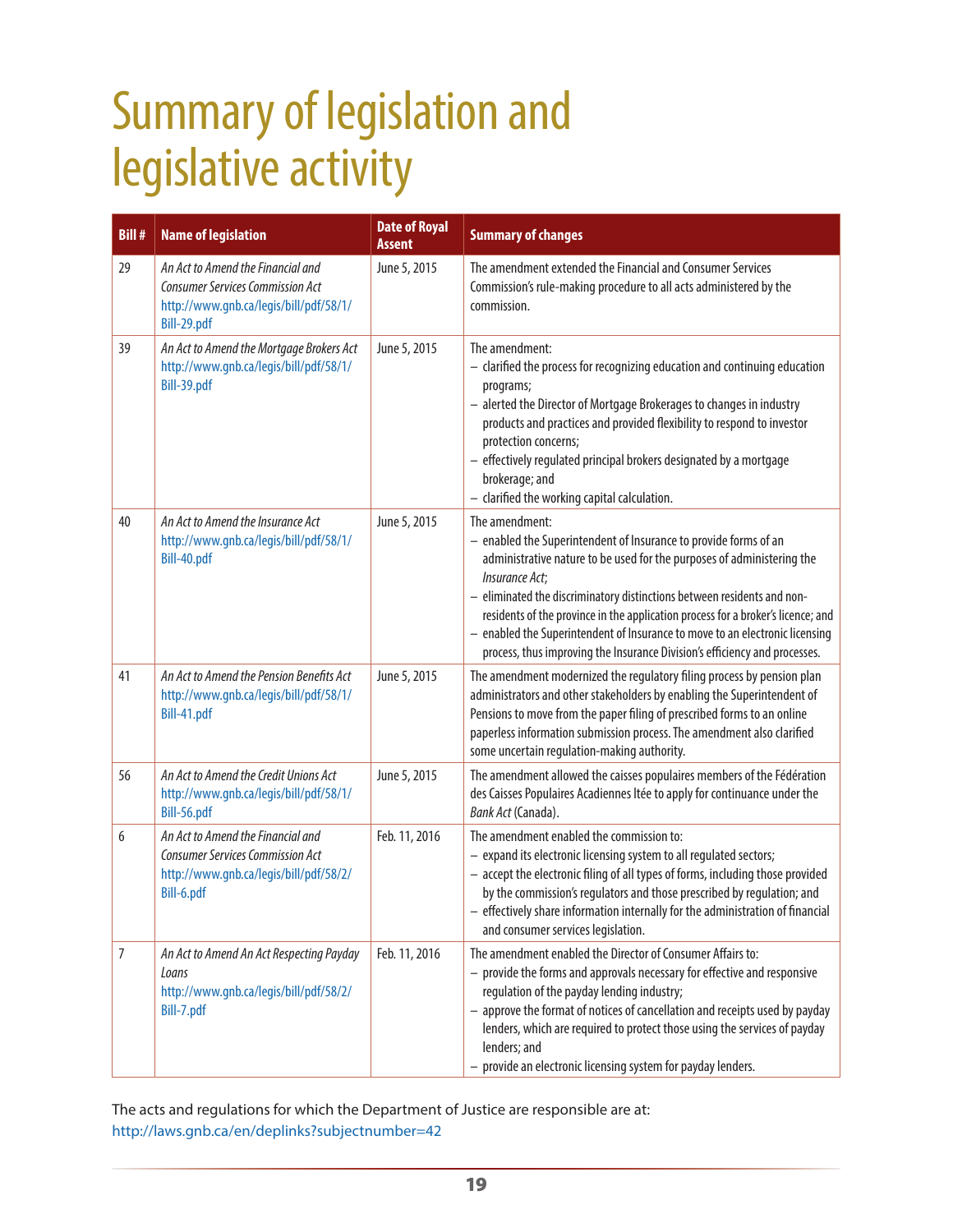## <span id="page-25-0"></span>Summary of Official Languages activities

#### **Introduction**

The Department of Justice has developed and submitted a departmental action plan to Intergovernmental Affairs that includes strategic means for each of the four sectors of activity (focus) found in GNB's *Plan on Official Languages – Official Bilingualism: A Fundamental Value*.

#### **Focus 1**

Language of Service: Ensure access to service of equal quality in English and French throughout the province. Objectives for 2015-2016:

- Extend a bilingual offer of service at first point of contact;
- Ensure a balance of linguistic capabilities to provide service in both Official Languages;
- Ensure bilingual signage is properly displayed at first point of contact;
- Ensure staff understand requirement for bilingual voice mail messages;
- Ensure correspondence is provided in the client's Official Language of choice;
- Generic correspondence is sent in both Official Languages.

Activities to meet objectives:

- As part of the employee orientation package, mandatory completion of the iLearn module on Language of Service is required;
- Review and update linguistic profiles as required;
- Language of Service policy is reviewed yearly with employees during their work planning meeting;
- Managers monitor the use of bilingual messaging and interactions with clients;
- Additional signage is ordered and posted in public areas as required;
- Managers ensure correspondence is provided in the client's Official Language of choice;
- Employees are reminded periodically of their obligations.

#### **Focus 2**

Language of Work: An environment and climate that encourages, for all employees, the use of the Official Language of their choice in their workplace. Objectives for 2015-2016:

- Ensure performance reviews are conducted in the employee's Official Language of choice;
- Employees are offered upon hire Official Language preference for computer set-ups.

Activities to meet objectives:

- As part of the employee orientation package, mandatory completion of the iLearn module on Language of Work is required;
- The Language of Work policy is reviewed yearly with employees during their work planning meeting;
- Periodically review linguistic profiles to ensure compliance;
- Managers conduct performance reviews in their employee's preferred Official Language of choice;
- During orientation, employees are asked for their preferred Official Language for computer set-up;
- Departmental communication is provided in both Official Languages.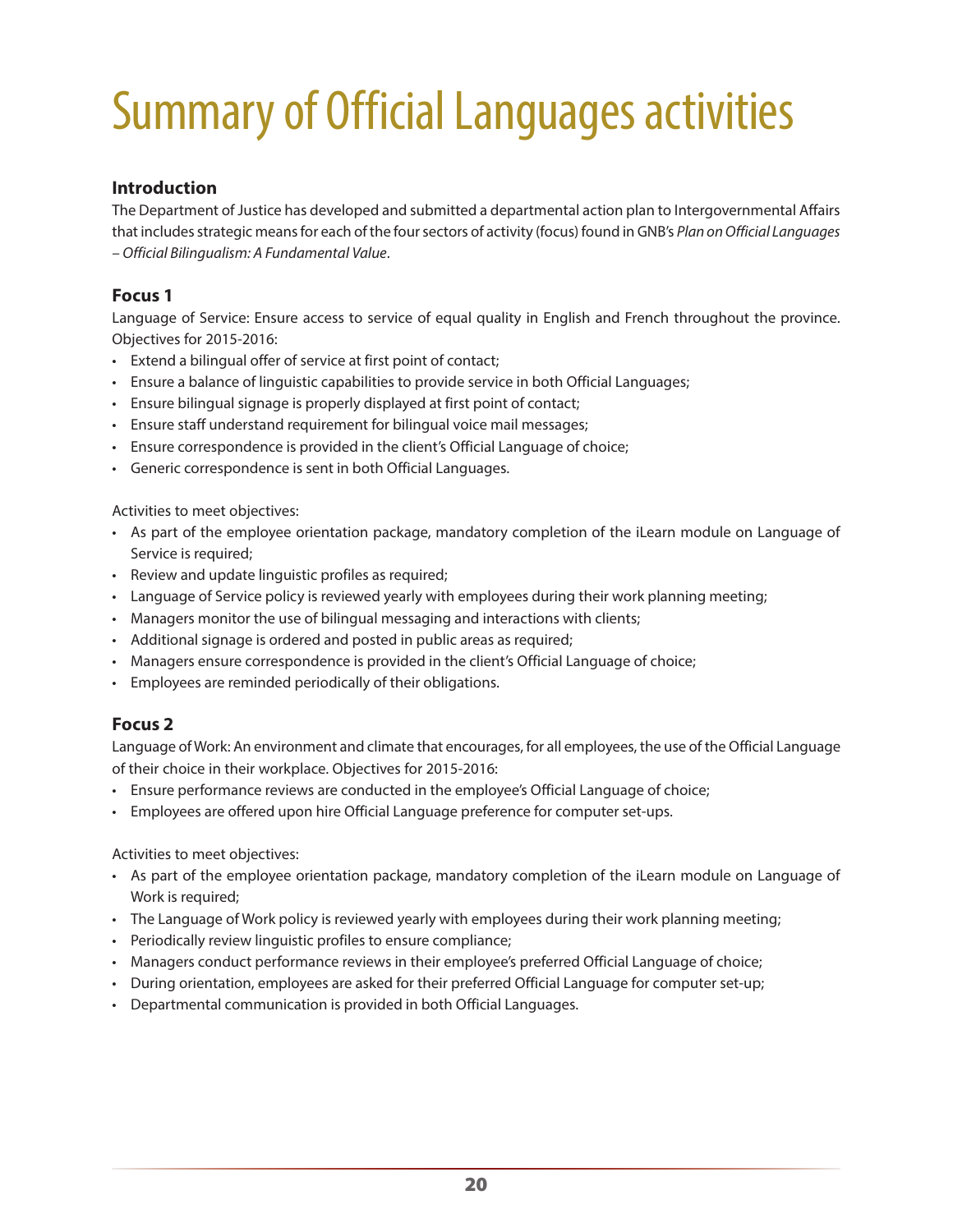#### **Focus 3**

Promotion of Official Languages: Development of the two official linguistic communities:

To ensure that new and revised government programs and policies took into account the realities of the province's official language communities, the department took into consideration the location of services to ensure adequate access to a bilingual workforce. As well, when meeting and consulting with stakeholders/public, meetings proceeded in their preferred Official Language of choice.

#### **Focus 4**

Knowledge of the *Official Languages Act* and other obligations: Ensure public service employees have a thorough knowledge and understanding of the *Official Languages Act*, relevant policies, regulations and GNB's obligations with respect to Official Languages. Objectives for 2015-2016:

• Raise new employees' awareness of the Language of Work and Language of Service policies and remind current employees of their obligations through their yearly work planning meetings.

Activities to meet objectives:

- The department required all new employees to complete the iLearn Modules on Language of Work and Language of Service;
- All employees are informed of their obligations as part of their orientation program and/or through their work planning meetings.

#### **Conclusion**

The department's Official Languages action plan was developed in accordance with GNB's *Plan on Official Languages – Official Bilingualism: A Fundamental Value*. Increased efforts have been made to raise individual and departmental awareness about its obligations and requirements associated with Official Languages.